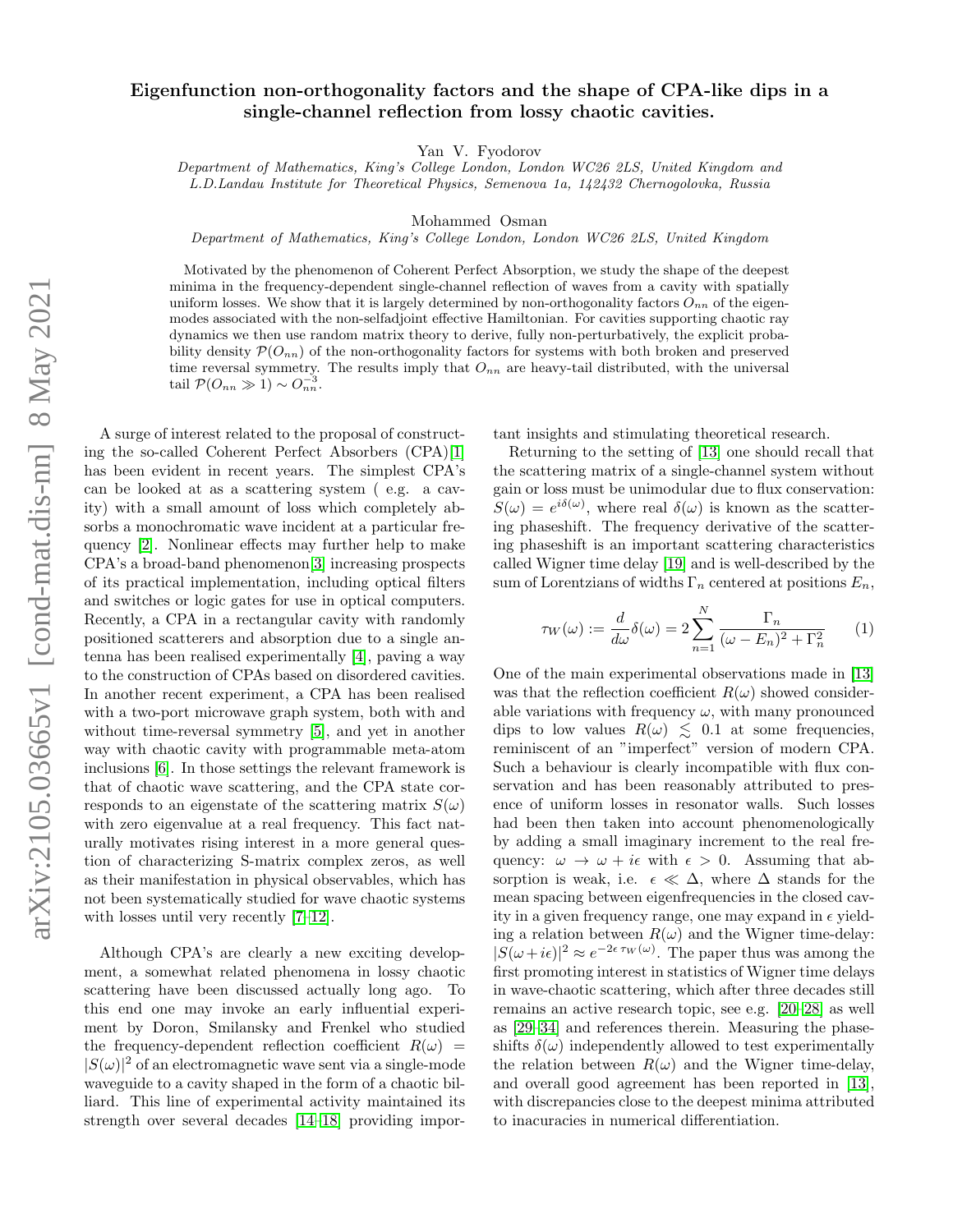Our goal in this paper is to have a closer look at  $R(\omega)$ in the above setting and to demonstrate that its behaviour at the deepest CPA-like dips bears important physical information which seems to have been not discussed before when addressing the shape of CPA minima, as e.g. in [\[6\]](#page-4-5). The proper framework for such an analysis is the so called effective Hamiltonian formalism for wave-chaotic scattering [\[35–](#page-5-6)[41\]](#page-5-7). In such a formalism the parameters  $E_n$  and  $\Gamma_n$  featuring in [\(1\)](#page-0-0) describe the positions  $z_n = E_n - i\Gamma_n$ ,  $n = 1, ..., N$  of S– matrix poles in the lower half of the complex frequency plane, which in turn are considered to be complex eigenvalues of an  $N \times N$  non-selfadjoint matrix  $\mathcal{H}_{eff} = \mathbf{H}_N - i\mathbf{w} \otimes \mathbf{w}^{\dagger}$ known as the effective Hamiltonian. In this setting the eigenfrequencies  $\omega_n$  of the closed resonator cavity are associated with the real eigenvalues of the self-adjoint part  $\mathbf{H}_N = \mathbf{H}_N^{\dagger}$ , with corresponding eigenmodes forming an orthonormal basis. Those eigenfrequencies are converted to the complex S− matrix poles due to coupling of the cavity to continuum via a single open channel supporting waves coming from (and escaping to) infinity. The coupling between the cavity and the channel is then characterised by the vector  $\mathbf{w} = (w_1, \dots, w_N)$  of coupling amplitudes. The single-channel scattering matrix  $S(\omega + i\epsilon)$ of a system with spatially-uniform losses  $\epsilon > 0$  in this approach can be represented as

<span id="page-1-1"></span>
$$
S(\omega + i\epsilon) = \prod_{n=1}^{N} \frac{\omega + i\epsilon - z_n^*}{\omega + i\epsilon - z_n},
$$
 (2)

where  $z_n^*$  stands for the complex conjugate of  $z_n$ . Such relation immediately implies that in the absence of losses  $S(\omega) = e^{i\delta(\omega)}$  as dictated by flux conservation, and Eq.[\(1\)](#page-0-0) then easily follows. In presence of a uniform absorption  $\epsilon > 0$  unimodularity is lost, and it is completely clear that the deepest dips in  $|S(\omega + i\epsilon)|^2$  happen when the condition  $\omega + i\epsilon = E_n + i\Gamma_n$  is approximately satisfied.

It is important to note that for a single-channel wavechaotic system the set of parameters  $\Gamma_n$  (known as the resonance widths) is generically random. Note that the value of the uniform loss  $\epsilon$  can be reliably extracted from scattering data, as discussed, e.g. in [\[42\]](#page-5-8). By changing the frequency  $\omega$  one always can ensure satisfying  $\omega = E_n$ for a given  $n$ , but if choosing uniform absorption rate  $\epsilon$  is not fully under experimental control the condition  $\epsilon = \Gamma_n$  can be satisfied only purely accidentally. If such coincidence however does happen, one comes exactly to the CPA situation of vanishing reflection, see Fig.[\(1\)](#page-1-0). In what follows we assume that the reflection dip is located at the frequency  $\omega = E_n$  but may be not perfect, though deep enough, i.e the value at the minimum  $0 \le R_{min} \ll 1$ . This is ensured by imposing the relations  $\omega = E_n + \delta \omega$  and  $\Gamma_n = \epsilon + \delta_n$  assuming the range of frequencies around the dip  $\delta\omega \ll \Delta$  and the resonance mismatch parameter  $|\delta_n| \ll \epsilon$ . Under these conditions using Eq.[\(2\)](#page-1-1) we immediately see that the shape of the reflection dip centered at the frequency  $\omega = E_n$  should



<span id="page-1-0"></span>FIG. 1. A typical profile of the reflection coefficient at the centre of the spectrum for  $N = 200$ ,  $\gamma = 0.5$  and two different absorptions:  $\epsilon = 10^{-3} \ll \Delta$  (top) and  $\epsilon = 0.01 \sim \Delta$  (bottom)

be well described by the following profile:

<span id="page-1-2"></span>
$$
R(\omega) = K_n \frac{(\omega - E_n)^2 + \delta_n^2}{(\omega - E_n)^2 + 4\epsilon^2}, \quad K_n = \prod_{k \neq n}^N \frac{|z_k - z_n|^2}{|z_k^* - z_n|^2},\tag{3}
$$

Such a profile is then uniquely characterized by its depth  $R_{min}$  and the curvature at the minimum  $C :=$  $\frac{d^2}{d\omega^2}R(\omega)|_{\omega=E_n}$  which are given by

$$
R_{min} = K_n \frac{\delta_n^2}{4\epsilon^2}, \quad C = \frac{K_n}{2\epsilon^2}.
$$
 (4)

The fluctuations of the dip shapes over different reflection minima are thus controlled by the statistics of resonance widths  $\Gamma_n$  and that of the factors  $K_n$ . Whereas the statistical information about  $\Gamma_n$  in a few-channel system is available theoretically [\[43–](#page-5-9)[46\]](#page-5-10) and is in a good agreement with experiments [\[47\]](#page-5-11), the factor  $K_n$  looks less familiar, and its meaning is not immediately obvious.

To this end we observe below that such a factor can be actually given a direct interpretation, by relating it to nonorthogonal eigenfunctions of the effective Hamiltonian  $\mathcal{H}_{eff}$ . The latter Hamiltonian is not only nonselfadjoint, but also *non-normal*, i.e. does not commute with its adjoint, hence is characterized by the pair of left  $l_n$  and right  $r_n$  eigenvectors corresponding to the same complex eigenvalue  $z_n$ , or equivalently  $\mathcal{H}_{eff}$ **r**<sub>n</sub> =  $z_n \mathbf{r}_n$  and  $\mathcal{H}_{eff}^{\dagger} \mathbf{l}_n = z_n^* \mathbf{l}_n$ . One can always choose the sets of right- and left eigenvectors to be  $bi\text{-orthogonal}$ , with scalar products satisfying  $\mathbf{l}_n^{\dagger} \mathbf{r}_m = \delta_{nm}$ . The overlap non-orthogonality matrix is then defined as  $O_{mn}$  =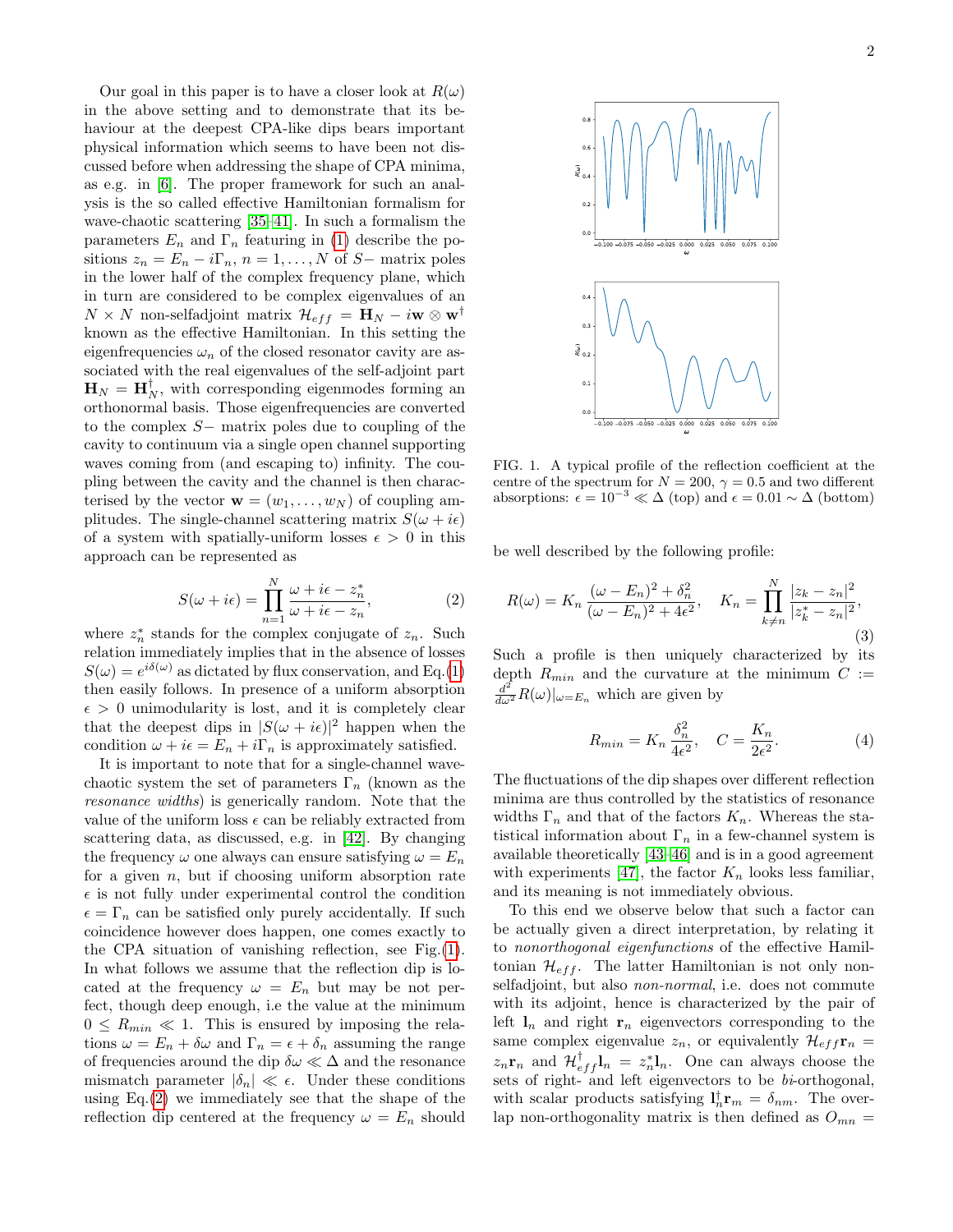$(\mathbf{r}_m^{\dagger} \mathbf{r}_n)(\mathbf{l}_n^{\dagger} \mathbf{l}_m)$  and its diagonal entries  $O_{nn} = (\mathbf{r}_n^{\dagger} \mathbf{r}_n)(\mathbf{l}_n^{\dagger} \mathbf{l}_n)$ are frequently referred to as self-overlaps. For normal matrices  $\mathbf{l}_n = \mathbf{r}_n$  implying  $O_{nn} = 1, \forall n$ , whereas for a generic non-normal matrix  $O_{nn} > 1$  so that the difference  $t_n = O_{nn} - 1$  can be used as a measure of non-normality. It is therefore intriguing to find that the factor  $K_n$  featuring in Eq. $(3)$  turns out to be reciprocal to this simplest characteristics of non-normality:  $K_n = O_{nn}^{-1}$ .

Statistics of non-orthogonal eigenvectors in nonnormal random matrices is a topic of active research interest in Mathematical and Theoretical Physics starting from the seminal works [\[48,](#page-5-12) [49\]](#page-5-13). Various aspects of nonorthogonality received a lot of attention recently [\[50–](#page-5-14)[63\]](#page-6-0). In particular, self-overlaps are controlling sensitivity of the complex eigenvalues to perturbation of matrix enthe complex eigenvalues to perturbation of matrix entries, and  $\kappa_n := \sqrt{O_{nn}}$  are frequently called in the mathematical literature the eigenvalue condition numbers.

To this end, the phenomenon of wave-chaotic scattering provides quite a unique framework for addressing eigenfunction non-orthogonality and its manifestations not only theoretically [\[64–](#page-6-1)[71\]](#page-6-2) but also experimentally [\[72–](#page-6-3)[74\]](#page-6-4). In the chaotic scattering context self-overlaps are known as Petermann factors, and being responsible for the excess noise in lasing resonators have been addressed in an early paper [\[65\]](#page-6-5). Whereas the mean value for self-overlaps for wave-chaotic scattering in systems with broken time-reversal invariance has been calculated nonperturbatively using random Matrix Theory (RMT) techniques in [\[65,](#page-6-5) [68,](#page-6-6) [69\]](#page-6-7), any other statistical characteristics of self-overlaps were only so far addressed in the framework of second-order perturbation theory in the limit of weak channel coupling:  $\gamma := |\mathbf{w}|^2 \ll 1$ .

In this paper we develop a method of non-perturbative evaluation of the probability density for the variable  $t_n = O_{nn} - 1$  valid for the single-channel chaotic scattering at any coupling  $\gamma > 0$ . For generic non-normal matrices the relations between overlaps  $O_{nn}$  and complex eigenvalues  $z_n$  are very involved and hard to utilize. However in the special case of  $\mathcal{H}_{eff}$  given by a rank-one perturbation of the self-adjoint matrix  $\mathbf{H}_{N}$  such relation is very explicit [\[68\]](#page-6-6), and shows that  $O_{nn} = K_n^{-1}$ , with  $K_n$ exactly as defined in Eq.[\(3\)](#page-1-2). For completeness we provide a direct verification of this relation in the Supplementary Materials section [\[75\]](#page-6-8).

We expose main features of our method on a somewhat simpler example of systems with broken time-reversal invariance, the case of preserved invariance being discussed at the end, with details given in [\[75\]](#page-6-8). We rely on the standard assumption that the  $N \times N$  Hermitian matrix  $\mathbf{H}_N$ featuring in the definition of effective Hamiltonian belongs to the Gaussian Unitary ensemble of RMT. In the physically relevant limit  $N \gg 1$  the corresponding eigenvalue density is then given by  $\rho = \frac{1}{2\pi}\sqrt{4 - X^2}$ , hence the mean eigenvalue spacing  $\Delta = 1/\tilde(N\rho) \sim N^{-1}$ . The coupling amplitudes  $w_i, i = 1, \ldots, N$  are normalized in such a way that  $\gamma = \sum_i |w_i|^2$  stays finite as  $N \to \infty$ .

With this choice as  $N \gg 1$  statistics of all scattering characteristics varying at frequency scales of the order of  $\Delta$  around a spectral point  $|X| < 2$  can be shown to be universal and depending only on the "renormalized" coupling strength  $g = \frac{1}{2\pi\rho} \left(\gamma + \frac{1}{\gamma}\right) \ge 1$  but not on the particular choice of  $w_i$ , see e.g. [\[35,](#page-5-6) [76\]](#page-6-9). E.g. we can choose w =  $\sqrt{\gamma} \tilde{\mathbf{w}}$ , with components  $\tilde{w}_i$  independent, mean zero complex Gaussian, with covariance  $\langle \tilde{w}_i^* \tilde{w}_j \rangle = N^{-1} \delta_{ij},$ where the angular brackets always denote averaging over relevant distributions. Equivalently, one may choose  $\tilde{\mathbf{w}}$ to be any fixed of unit length, in particular  $\tilde{\mathbf{w}} = \mathbf{e}$ with  $e^T = (1, 0, \ldots, 0)$ . Under these assumptions typically  $\Gamma_n \sim \Delta$ , and we introduce  $y_n = \pi \Gamma_n / \Delta$ . This is the main parameter controlling both non-Hermiticity and non-normality of the effective Hamiltonian  $\mathcal{H}_{eff}$ . As long as  $g \gg 1$  the departure from Hermiticity/normality is small and to a large extent can be studied perturbatively, whereas in the so-called perfect coupling case  $g = 1$  those effects are the strongest.

With those preparations we can formulate our main result. Define, using Dirac  $\delta(x)$  and  $\delta^{(2)}(z)$  :=  $\delta(Re\,z)\delta(Im\,z)$  the following object

$$
\mathcal{P}(t;z) = \left\langle \frac{1}{N} \sum_{i=1}^{N} \delta(O_{nn} - 1 - t) \delta^{(2)}(z - z_n) \right\rangle \tag{5}
$$

interpreted as the (conditional) probability density of the non-orthogonality factor  $t = O_{nn} - 1$  corresponding to eigenvalues in the vicinity of a point  $z = X - iY$ ,  $Y > 0$  in the complex plane. Then the limiting density  $\mathcal{P}_y^{(2)}(t) :=$  $\lim_{N\to\infty} \frac{1}{\pi \rho N} \mathcal{P}(t; z = X - i \frac{y}{\pi \rho N})$  takes the following form for the present symmetry class:

<span id="page-2-0"></span>
$$
\mathcal{P}_y^{(2)}(t) = \frac{16}{t^3} e^{-2gy} \mathbb{L}_2 e^{-2gy(1+\frac{2}{t})} I_0 \left( \frac{4y}{t} \sqrt{(g^2 - 1)(1+t)} \right)
$$
\n(6)

where  $I_{\nu}(x)$  stands for the modified Bessel function and  $\mathbb{L}_2$  is a differential operator acting on functions  $f(y)$  as

<span id="page-2-1"></span>
$$
\mathbb{L}_2 f(y) = \left\{ 1 + \left( \frac{\sinh 2y}{2y} \right)^2 + \frac{1}{2y} \left( 1 - \frac{\sinh 4y}{4y} \right) \frac{d}{dy} \right\}
$$

$$
+ \frac{1}{4} \left( \left( \frac{\sinh 2y}{2y} \right)^2 - 1 \right) \frac{d^2}{dy^2} \right\} y^2 f(y).
$$
\n(T)

The following remarks on the above formula are due. First, the most prominent feature in [\(6\)](#page-2-0) is the heavy-tail behaviour  $\mathcal{P}_y^{(2)}(t) \sim t^{-3}$  for  $t \gg 1$  rendering all moments  $\langle O_{nn}^l \rangle$ ,  $l \geq 2$  divergent. This tail behaviour is exactly the same as found earlier in other complex-valued nonnormal random matrices [\[53,](#page-6-10) [54,](#page-6-11) [58\]](#page-6-12) and seems to be the most universal feature of random diagonal overlaps. Second, the integrals  $\int \mathcal{P}_y^{(2)}(t) t^l dt$  can be explicitly performed for  $l = 0$  and  $l = 1$ , reproducing the known mean density of the resonance widths [\[43\]](#page-5-9) and the mean diagonal overlap [\[68\]](#page-6-6). Finally, with suitable adjustments, the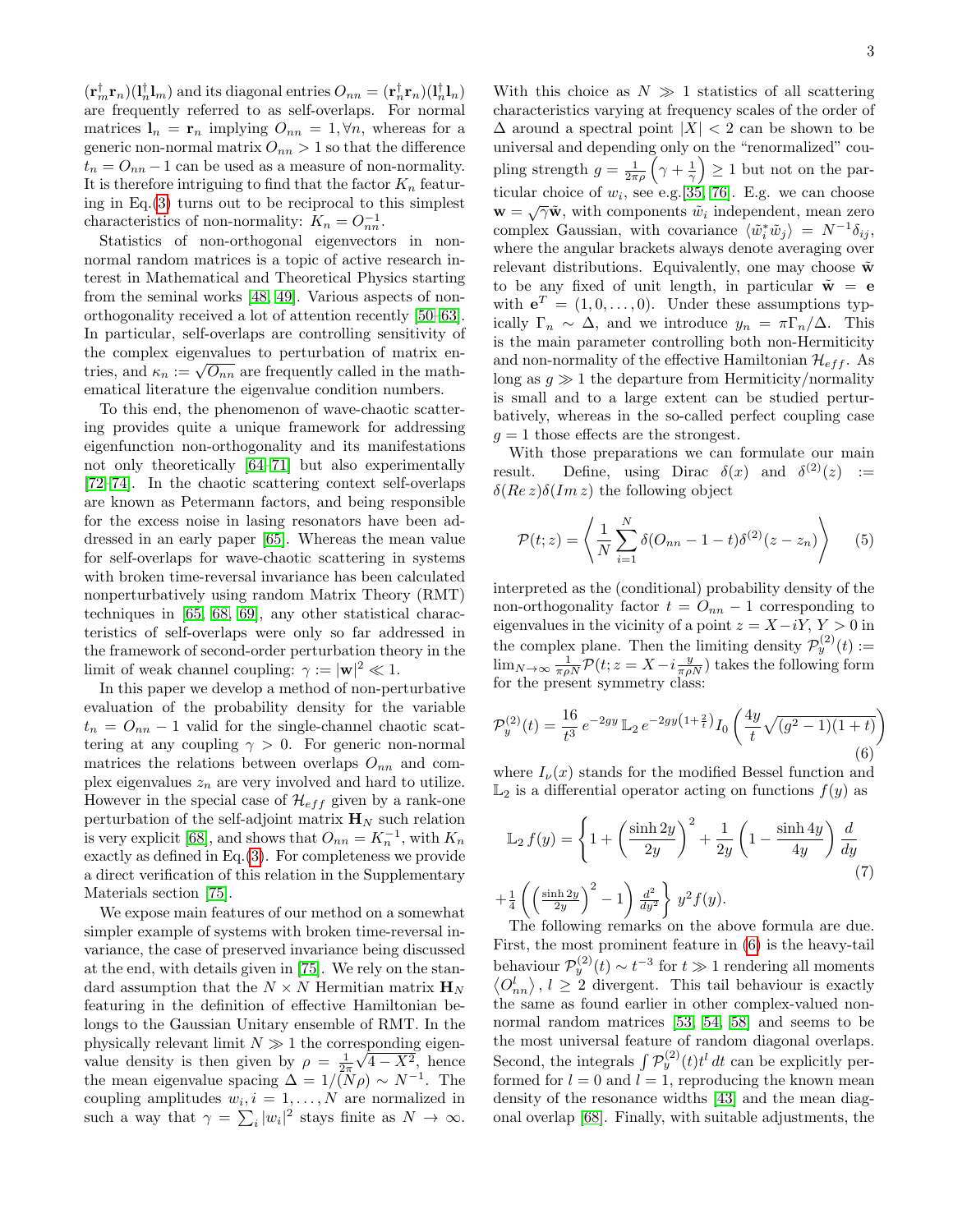method should be applicable to the rank-one family of subunitary deformations of the Haar-distributed unitary random CUE matrices. The corresponding model introduced in [\[77,](#page-6-13) [78\]](#page-6-14) naturally appears in the context of timeperiodic scattering. The statistics of non-orthogonality factors are then expected to be exactly the same as given by [\(6\)](#page-2-0), with the perfect coupling case  $q = 1$  corresponding in that context to the so-called truncated CUE [\[79\]](#page-6-15).

Our starting point is to consider (negative) moments of the diagonal overlap defined for  $z = X - iY$  and real p as  $\mathcal{O}_p = \left\langle \frac{1}{N} \sum_{n=1}^N \delta^{(2)}(z-z_n) O_{nn}^{-p} \right\rangle$ . Fixing the coupling parameter  $\gamma > 0$  it is technically convenient to consider first the fixed coupling amplitudes  $\mathbf{w} = \sqrt{\gamma} \mathbf{e}$ . We note that as  $\sum_{n} Im z_n = -\gamma$  and  $Im z_n \leq 0$ ,  $\forall n$  it is enough to consider  $0 \leq Y < \gamma$ . Following the procedure explained for  $p = -1$  in [\[68\]](#page-6-6), we denote  $\gamma_* = \gamma - Y > 0$ , use the known joint probability density of all  $z_n$ ,  $n = 1, \ldots, N$ [\[44,](#page-5-15) [80,](#page-6-16) [81\]](#page-6-17), and rely on GUE invariance. After defining  $\tilde{z} = \sqrt{\frac{N}{N-1}}z$ , considering  $(N-1) \times (N-1)$  matrices  $\tilde{\mathcal{H}}_{eff}:=\mathbf{H}_{N-1}-i\sqrt{\frac{N}{N-1}}\gamma_*\mathbf{e}_{N-1}\otimes\mathbf{e}_{N-1}^T$  and disregarding the explicit proportionality constants we arrive at the following representation

<span id="page-3-4"></span>
$$
\mathcal{O}_p(z) \propto \frac{\gamma_*^{N-2}}{\gamma^{N-1}} e^{-\frac{N}{2}(X^2 - Y^2 + \gamma^2) + \frac{N-1}{2}\gamma_*^2} \mathcal{M}_p^{(\beta=2)}(z) \quad (8)
$$

where

$$
\mathcal{M}_p^{(\beta=2)}(z) = \left\langle \frac{\left[ \det(\tilde{z} - \tilde{\mathcal{H}}_{eff}) \det(\tilde{z}^* - \tilde{\mathcal{H}}_{eff}^\dagger) \right]^{p+1}}{\left[ \det(\tilde{z} - \tilde{\mathcal{H}}_{eff}^\dagger) \det(\tilde{z}^* - \tilde{\mathcal{H}}_{eff}) \right]^p} \right\rangle \tag{9}
$$

with the average now going over the reduced GUE matrices  $\mathbf{H}_{N-1}$  of the size  $(N-1) \times (N-1)$ . The major task is to evaluate  $\mathcal{M}_p^{(\beta=2)}(z)$  as  $N \to \infty$  for a given  $\gamma > 0$ and real p assuming the scaling  $Im z = Y \sim N^{-1}$ . It is easy to check that in such a limit one may safely replace  $\tilde{\mathcal{H}}_{eff}$  with the original  $\mathcal{H}_{eff} = \mathbf{H}_N - i\gamma \tilde{\mathbf{w}} \otimes \tilde{\mathbf{w}}^{\dagger}$ , without changing the result. When evaluating  $\mathcal{M}_p^{(\beta=2)}(z)$  we also find it more technically convenient to consider the random complex gaussian channel vector  $\tilde{\mathbf{w}}$  rather than keeping it of unit length, and can show that both choices lead to the same result.

The crucial trick which allows to evaluate  $\mathcal{M}_p^{(\beta=2)}(z)$ efficiently is to define a version of the matrix element of the GUE resolvent (Green's function), also known in scattering theory as the K−matrix, via

<span id="page-3-0"></span>
$$
G(z) := \tilde{\mathbf{w}}^{\dagger} \frac{1}{z - \mathbf{H}_N} \tilde{\mathbf{w}} = u + iv, v > 0 \quad (10)
$$

and to use the identity  $\det(z - \mathcal{H}_{eff}) = \det(z - \mathbf{H}_{N})(1 +$  $i\gamma G(z)$ ) to rewrite our main object of interest as

$$
\mathcal{M}_p^{(\beta=2)}(z) = \left\langle |\det(z - \mathbf{H}_N)|^2 \frac{|1 + i\gamma G(z)|^{2(p+1)}}{|1 + i\gamma G(z^*)|^{2p}} \right\rangle
$$
\n(11)

<span id="page-3-3"></span>
$$
= \int_{-\infty}^{\infty} du \int_{0}^{\infty} dv \frac{\left[ (1 - \gamma v)^2 + \gamma^2 u^2 \right]^{p+1}}{\left[ (1 + \gamma v)^2 + \gamma^2 u^2 \right]^p} \mathcal{P}_z^{(\beta = 2)}(u, v) \tag{12}
$$

in terms of the function

$$
\mathcal{P}_z^{(\beta=2)}(u,v) = \langle |\det(z - \mathbf{H}_N)|^2 \tag{13}
$$

$$
\times \delta\left(u - \text{Re}G(z)\right) \delta\left(v - \text{Im}G(z)\right)\rangle
$$

where now averaging includes one over  $\tilde{\mathbf{w}}$  as well. Such function represents a "deformed" version of the probability density for the Green's function entry, Eq.[\(10\)](#page-3-0). Without deformation it enjoyed thorough attention, starting from [\[82\]](#page-6-18), and methods to evaluate it within RMT context (and beyond) has been discussed e.g. in [\[83,](#page-6-19) [84\]](#page-6-20). Following one of those methods, we consider the Fourier-Laplace transform  $\mathcal{F}(s, p) =$  $\int du \frac{e^{isu}}{2\pi}$  $\frac{e^{isu}}{2\pi} \int_0^\infty dv e^{-pv} \mathcal{P}_z(u, v)$ , and perform the average over  $\tilde{\mathbf{w}}$  first, before that over the GUE matrices  $\mathbf{H}_N$ . Along those lines we notice that

$$
is \operatorname{Re} G(z) - p \operatorname{Im} G(z) = \tilde{\mathbf{w}}^{\dagger} \frac{is(X - \mathbf{H}_N) - pY}{(z - \mathbf{H}_N)(\overline{z} - \mathbf{H}_N)} \tilde{\mathbf{w}}
$$

so that the average over  $\tilde{\mathbf{w}}$  amounts to performing a simple Gaussian integral. For simplicity of the presentation we set  $X = 0$  below, the results for any  $|X| < 2$  recovered by a simple rescaling, and scale  $Y = iy/N$ , Doing this we arrive after simple algebraic manipulations to the following identity

<span id="page-3-1"></span>
$$
\mathcal{F}^{(\beta=2)}(s,p) = \left\langle \frac{|\det(\frac{iy}{N} - \mathbf{H}_N)|^4}{\det(-i\frac{\tau_+}{2N} - \mathbf{H}_N)\det(-i\frac{\tau_-}{2N} - \mathbf{H}_N)} \right\rangle
$$
\n(14)

where we defined  $\tau_+ = s + \sqrt{s^2 + 4y(y+p)} > 0$  and  $\tau_{-} = s - \sqrt{s^2 + 4y(y+p)} < 0$ . The objects like those featuring in the right-hand side of [\(14\)](#page-3-1) have a long history of studies, starting from [\[85\]](#page-6-21), and then in increasing generality in [\[86,](#page-6-22) [87\]](#page-6-23) culminating in [\[88\]](#page-6-24). Using the latter results an explicit expression for  $\mathcal{F}(s, p)$  as  $N \to \infty$  can be found as explained in [\[75\]](#page-6-8). Then on performing the Laplace-Fourier inversion of  $\mathcal{F}(s, p)$  [\[75\]](#page-6-8) one arrives at a quite compact result:

<span id="page-3-2"></span>
$$
\mathcal{P}_z^{(\beta=2)}(u,v) \propto \mathbb{L}_2 \frac{1}{v^3} e^{-y \frac{u^2 + v^2 + 1}{v}} \tag{15}
$$

with the differential operator  $\mathbb{L}_2$  defined in [\(7\)](#page-2-1). Now we can substitute [\(15\)](#page-3-2) back to [\(12\)](#page-3-3) and after introducing a new variable  $x = \frac{u^2 + v^2 + 1}{2v} > 1$  arrive to the formula for  $M_p^{(\beta=2)}(y) = \lim_{N \to \infty} \mathcal{M}_p^{(\beta=2)}(z = -\frac{iy}{N})$  [\[75\]](#page-6-8):

$$
M_p^{(\beta=2)}(y) \propto \gamma \mathbb{L}_2 \int_1^{\infty} da \frac{(a-1)^{p+1}}{(a+1)^p}
$$
 (16)  

$$
\times e^{-2yga} I_0(2y\sqrt{(a^2-1)(g^2-1)})
$$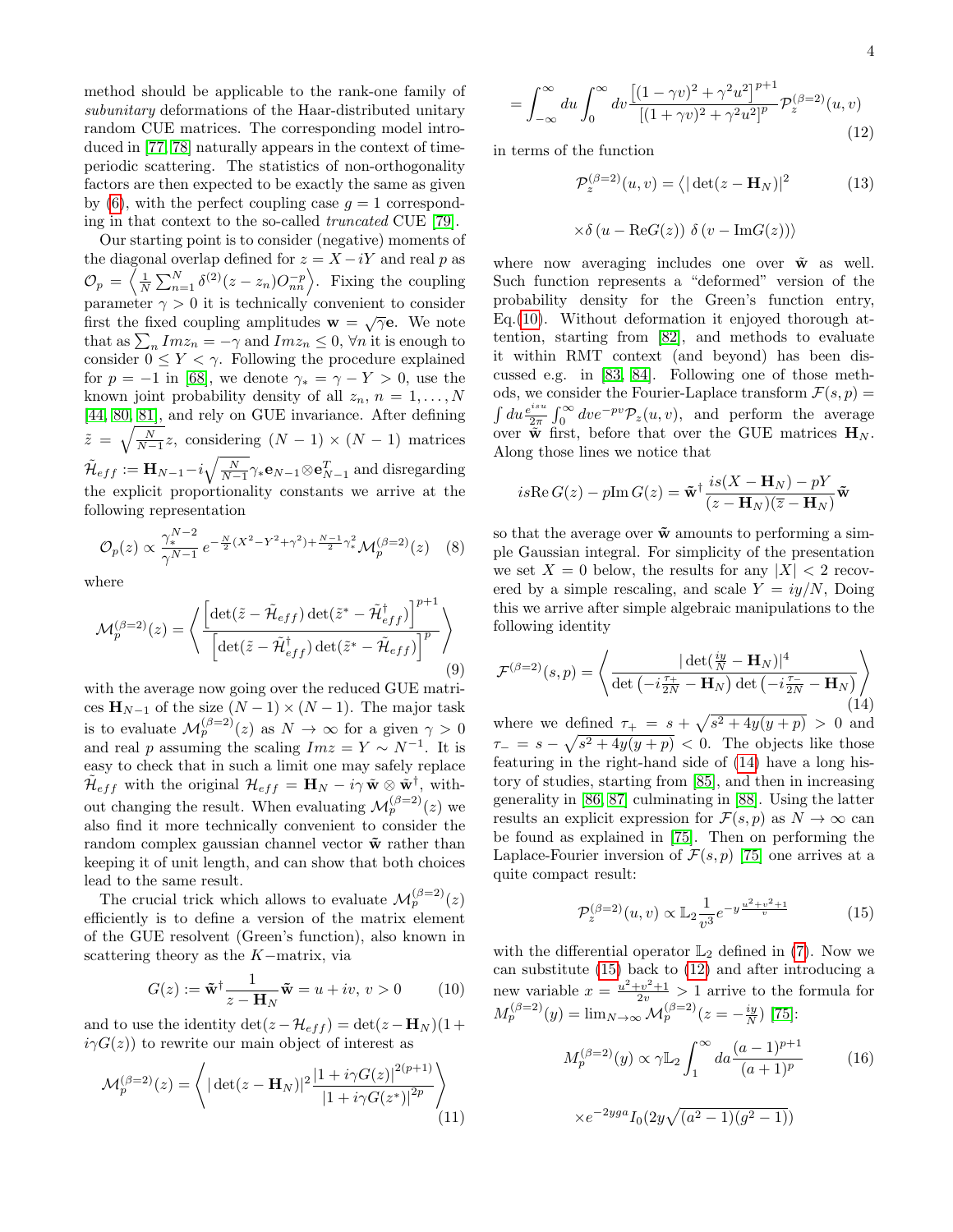The above formula is well-defined for any  $p > -2$ . Evaluating straightforwardly the limit  $N \to \infty$  in [\(8\)](#page-3-4) while keeping  $X = 0, Y = y/N$  gives us the moments of the self-overlap as  $\mathcal{O}_p \propto e^{-2gy} M_p(y)$  and the main result [\(6\)](#page-2-0) then follows by a straightforward moment inversion after setting  $a = 2t^{-1} + 1$ .

The same method can be adapted mutatis mutandis for deriving a similar result for systems with preserved timereversal symmetry, with the matrix  $\mathbf{H}_{N}$  belonging to the Gaussian Orthogonal Ensemble of RMT and the channel coupling vector being real-valued[\[90\]](#page-6-25). In that setting the central result needed for our goal is a correlation function involving half-integer powers of characteristic polynomials evaluated in [\[89\]](#page-6-26). Necessary steps of the derivation are presented in [\[75\]](#page-6-8), with the final result being now

$$
\mathcal{P}_y^{(1)}(t) = \frac{1}{2} \frac{e^{-gy}}{\sqrt{t^5 (1+t)}} \mathbb{L}_1 e^{-gy(1+\frac{2}{t})} I_0 \left( \frac{2y}{t} \sqrt{(g^2 - 1)(1+t)} \right) \tag{17}
$$

where  $\mathbb{L}_1$  is the following differential operator

$$
\mathbb{L}_1 = 2\sinh 2y - \left(\cosh 2y - \frac{\sinh 2y}{2y}\right)\left(\frac{3}{y} + 2\frac{d}{dy}\right) (18)
$$

We see that the heavy-tail behaviour  $\mathcal{P}_y^{(1)}(t) \sim t^{-3}$  for  $t \gg 1$  is also manifest in such a case. One can further integrate over  $t$  to obtain the mean density of the scaled resonance widths  $y = \pi \Gamma_n / \Delta$  in the form:

$$
\rho^{(1)}(y) = \frac{1}{4\sqrt{2}} e^{-gy} \, \mathbb{L}_1 \Phi(y) \tag{19}
$$

where

$$
\Phi(y) = \int_1^{\infty} da \, e^{-gay} \frac{(a-1)}{\sqrt{a+1}} I_0 \left( y \sqrt{(g^2 - 1)(a^2 - 1)} \right)
$$
\n(20)

This expression looks considerably simpler than the 3 fold integral representation derived earlier for the same density in [\[45\]](#page-5-16), though one can check numerically that they are fully equivalent [\[75\]](#page-6-8).

In conclusion, we related the shape of deep, CPA-like dips in a single-channel reflection from lossy cavities with the diagonal non-orthogonality factor of eigenfunctions of the underlying effective Hamiltionian. Using RMT framework we derived, fully non-perturbatively, the explicit distribution of these factors for wave-chaotic scattering in systems with both broken and preserved time reversal symmetry. The results imply that  $O_{nn}$  are heavytail distributed, sharing this feature with other instances of non-orthogonality factors of non-Hermitian ensembles [\[53,](#page-6-10) [54,](#page-6-11) [58,](#page-6-12) [63\]](#page-6-0) and supporting the claim of the universality of such a behaviour. Experimentally, statistics of  $O_{nn}$  should be accessible within the framework of "harmonic inversion" method [\[47\]](#page-5-11), or via accurate study of the shape of reflection dips.

Y.V.F. acknowledges financial support from EPSRC Grant EP/V002473/1 "Random Hessians and Jacobians: theory and applications".

- <span id="page-4-0"></span>[1] D. G. Baranov, A. Krasnok, T. Shegai, A. Alu, and Y. Chong. Coherent perfect absorbers: linear control of light with light. Nature Reviews Materials 2, 17064 (2017).
- <span id="page-4-1"></span>[2] Y. D. Chong, Li Ge, Hui Cao and A.D. Stone. Coherent Perfect Absorbers: Time-Reversed Lasers. Phys. *Rev. Lett*  $105(5)$ ,  $053901$  (2010) [doi: 10.1103/Phys-RevLett.105.053901]
- <span id="page-4-2"></span>[3] Suwun Suwunnarat, Yaqian Tang, Mattis Reisner, Fabrice Mortessagne, Ulrich Kuhl, and Tsampikos Kottos. Towards a Broad-Band Coherent Perfect Absorption in systems without Scale-Invariance. arxiv: 2103.03668
- <span id="page-4-3"></span>[4] K. Pichler, M. Kühmayer, J. Böhm, A. Brandstötter, P. Ambichl, U. Kuhl, and S. Rotter. Random Anti-Lasing through Coherent Perfect Absorption in a Disordered Medium. Nature 567 No. 7748, 351 (2019) [doi:10.1038/s41586-019-0971-3]
- <span id="page-4-4"></span>[5] L. Chen, T. Kottos, S.M. Anlage. Perfect Absorption in Complex Scattering Systems with or without Hidden Symmetries. Nat. Commun. 11: 5826 (2020)
- <span id="page-4-5"></span>[6] P del Hougne, KB Yeo, P Besnier, M Davy. On-demand coherent perfect absorption in complex scattering systems: time delay divergence and enhanced sensitivity to perturbations. [arXiv:2010.06438](http://arxiv.org/abs/2010.06438)
- <span id="page-4-6"></span>[7] H. Li, S. Suwunnarat, R. Fleischmann, H. Schanz, and T. Kottos. Random Matrix Theory Approach to Chaotic Coherent Perfect Absorbers. Phys. Rev. Lett. 118 No. 4, 044101 (2017) [doi:10.1103/PhysRevLett.118.044101]
- [8] Y.V. Fyodorov, S. Suwunnarat, T. Kottos. Distribution of zeros of the S-matrix of chaotic cavities with localized losses and coherent perfect absorption: non-perturbative results. J. Phys. A: Math. Theor. 50, Issue 30, 30LT01 (2017) [doi:10.1088/1751-8121/aa793a]
- [9] D. G. Baranov, A. Krasnok, and A. Alu. Coherent virtual absorption based on complex zero excitation for ideal light capturing. Optica 4, Issue 12, 1457–1461 (2017)
- [10] Yan V. Fyodorov. Reflection Time Difference as a Probe of S-Matrix Zeroes in Chaotic Resonance Scattering. Acta Physica Polonica A 136 No.5, 785–789 (2019) [doi:10.12693/APhysPolA.136.785]
- [11] Mohammed Osman, Yan V Fyodorov. Chaotic scattering with localized losses: S−matrix zeros and reflection time difference for systems with broken time-reversal invariance. Phys. Rev. E 102 (1), 012202 (2020)
- <span id="page-4-7"></span>[12] Yuhao Kang and Azriel Z. Genack. Transmission zeros with topological symmetry in complex systems. Phys. Rev. B 103, L100201 (2021)
- <span id="page-4-9"></span>[13] E. Doron, U. Smilansky and A. Frenkel. Experimental Demonstration of Chaotic Scattering of Microwaves. Phys. Rev. Lett. 65, no. 25. 3072–3075 (1990)
- <span id="page-4-8"></span>[14] R.A. Mendez-Sanchez, U. Kuhl, M. Barth, C.V. Lewenkopf, and H.-J. Stöckmann. Distribution of reflection coefficients in absorbing chaotic microwave cavities. Phys. Rev. Lett. 91, 174102 (2003).
- [15] S. Hemmady, X. Zheng, E. Ott, T.M. Antonsen, S.M. Anlage. Universal impedance fluctuations in wave chaotic systems. Phys. Rev. Lett. 94, 014102 (2005).
- [16] X. Zheng, S. Hemmady, T. M. Antonsen, Jr., S. M. Anlage, and E. Ott. Characterization of fluctuations of impedance and scattering matrices in wave chaotic scattering. Phys. Rev. E 73, 046208 (2006).
- [17] M. Lawniczak, O. Hul, S. Bauch, P. Seba, and L. Sirko.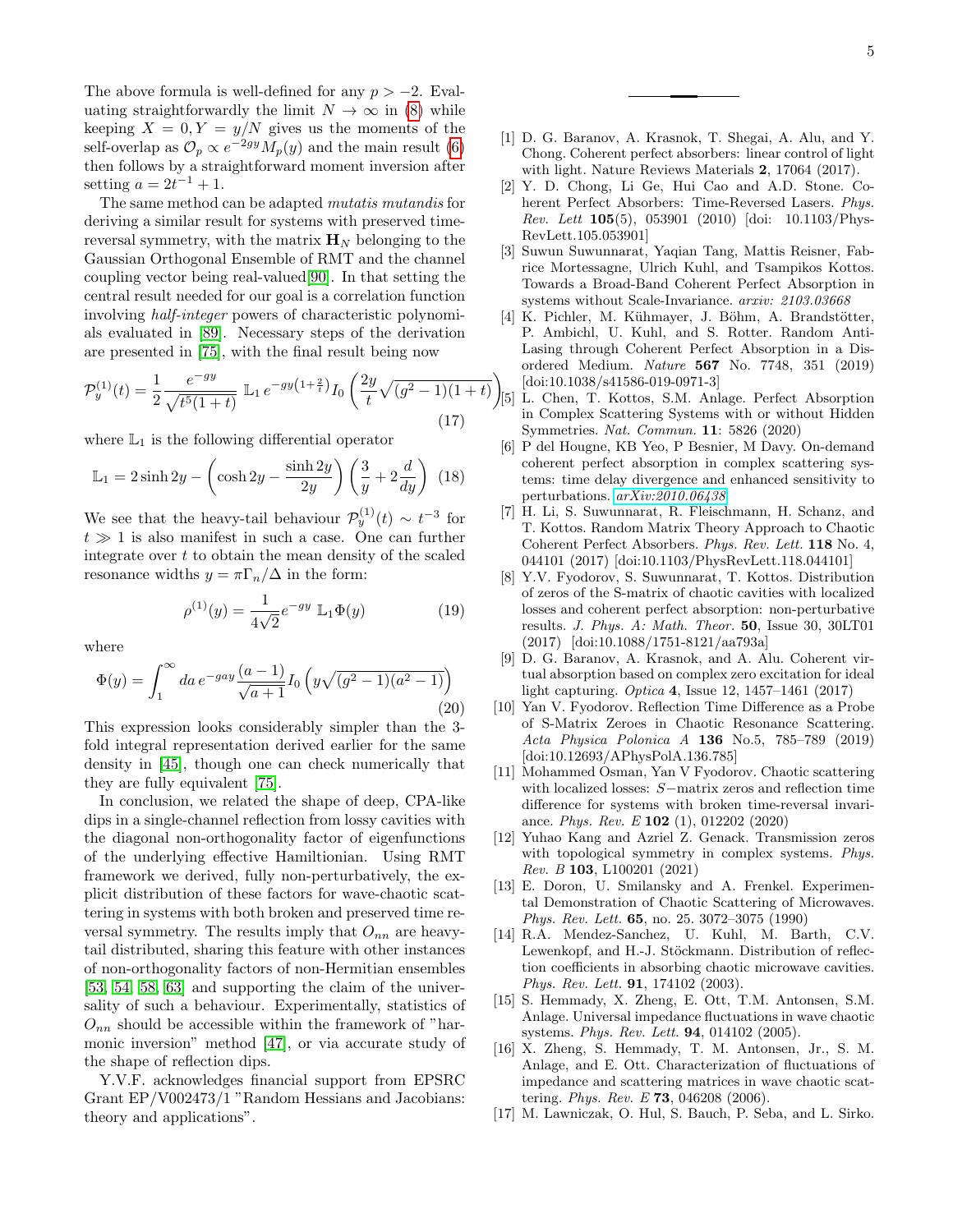Experimental and numerical investigation of the reflection coefficient and the distributions of Wigner's reaction matrix for irregular graphs with absorption. Phys. Rev. E 77, 056210 (2008).

- <span id="page-5-0"></span>[18] M. Lawniczak, L Sirko Investigation of the diagonal elements of the Wigner's reaction matrix for networks with violated time reversal invariance Scientific reports 9 (1), 1-10 (2019)
- <span id="page-5-1"></span>[19] E.P. Wigner. Lower limit for the energy derivative of the scattering phase shift. *Phys. Rev.* **98** (1)  $145 - 147$  (1955)
- <span id="page-5-2"></span>[20] N. Lehmann, D.V. Savin, V.V. Sokolov, H.-J. Sommers, Time delay correlations in chaotic scattering: random matrix approach. Physica  $D$  86, 572—585 (1995)
- [21] Y.V. Fyodorov, H.-J. Sommers, Parametric correlations of scattering phase shifts and fluctuations of delay times in few-channel chaotic scattering, Phys. Rev. Lett. 76 (25), 4709 (1996)
- [22] Y.V. Fyodorov, D.V. Savin, H.-J. Sommers, Parametric correlations of phase shifts and statistics of time delays in quantum chaotic scattering: crossover between unitary and orthogonal symmetries, Phys. Rev. E 55 R4857— R4860 (1997)
- [23] P.W. Brouwer, K.M. Frahm, C.W. Beenakker. Distribution of the quantum mechanical time-delay matrix for a chaotic cavity Waves Random Media 9 91—104 (1999)
- [24] D.V. Savin, Y.V. Fyodorov, H.-J. Sommers. Reducing nonideal to ideal coupling in random matrix description of chaotic scattering: application to the timedelay problem. Phys. Rev. E 63 035202 (2001)
- [25] A. Ossipov, Y.V. Fyodorov. Statistics of delay times in mesoscopic systems as a manifestation of eigenfunction fluctuations. Phys. Rev. B 71 125133 (2005)
- [26] T. Kottos. Statistics of resonances and delay times in random media: beyond random matrix theory. J. Phys. A: Math. Gen. 38 10761—10786 (2005)
- [27] F. Mezzadri, N.J. Simm.  $\tau$ -Function theory of quantum chaotic transport with  $\beta = 1, 2, 4$ . Commun. Math. Phys. 324, 465—513 (2013)
- <span id="page-5-3"></span>[28] Christophe Texier and Satya N. Majumdar. Wigner Time-Delay Distribution in Chaotic Cavities and Freezing Transition. Phys. Rev. Lett. 110, 250602 (2013)
- <span id="page-5-4"></span>[29] M. Novaes. Statistics of time delay and scattering correlation functions in chaotic systems. I. Random matrix theory. J. Math. Phys. 56 062110 (2015)
- [30] F.D. Cunden. Statistical distribution of the Wigner–Smith time-delay matrix moments for chaotic cavities. Phys. Rev. E 91, 060102 (2015)
- [31] C. Texier. Wigner time delay and related concepts: Application to transport in coherent conductors. Physica E 82, 16–33 (2016)
- [32] A. Grabsch, D.V. Savin and C. Texier. Wigner—Smith time-delay matrix in chaotic cavities with non-ideal contacts. J. Phys. A: Math. Theor. 51, 404001 (2018)
- [33] A. Grabsch. Distribution of the Wigner–Smith timedelay matrix for chaotic cavities with absorption and coupled Coulomb gases. J. Phys. A: Math. Theor. 53, 025202 (2020).
- <span id="page-5-5"></span>[34] L. Chen, S.M. Anlage and Y.V. Fyodorov. Generalization of Wigner Time Delay to Sub-Unitary Scattering Systems. [arXiv:2101.08335](http://arxiv.org/abs/2101.08335)
- <span id="page-5-6"></span>[35] V.V. Sokolov and V.G. Zelevinsky. Dynamics and statistics of unstable quantum states. Nucl. Phys. A 504, Issue 3, 562–588(1989)
- [36] Y. V. Fyodorov and H.-J. Sommers. Statistics of reso-

nance poles, phase shifts and time delays in quantum chaotic scattering: Random matrix approach for systems with broken time-reversal invariance. J. Math. Phys. 38, Issue 4, 1918–1981 (1997) [doi:10.1063/1.531919]

- [37] I. Rotter. A non-Hermitian Hamilton operator and the physics of open quantum systems. J Phys A: Math. Theor 42, No. 15, 153001 (2009)
- [38] Y.V. Fyodorov and D.V. Savin. Resonance scattering of waves in chaotic systems. in: The Oxford Handbook of Random Matrix Theory, edited by G. Akemann et al. (Oxford University Press, 2011), pp. 703–722
- [39] U. Kuhl, O. Legrand, and F. Mortessagne. Microwave experiments using open chaotic cavities in the realm of the effective Hamiltonian formalism. Fortschr. Phys., 61, 414–419 (2013)
- [40] H. Schomerus. Random matrix approaches to open quantum systems. in: Stochastic Processes and Random Matrices: Lecture Notes of the Les Houches Summer School 2015, edited by G. Schehr et al. (Oxford University Press, 2017), pp. 409–473
- <span id="page-5-7"></span>[41] Y.V. Fyodorov. Random Matrix Theory of resonances: An overview. in: 2016 URSI International Symposium on Electromagnetic Theory (EMTS), Espoo, Finland, IEEE, 666–669 (2016)
- <span id="page-5-8"></span>[42] G. Báez, M. Martínez-Mares, and R. A. Méndez-Sánchez. Absorption strength in absorbing chaotic cavities. Phys. Rev. E 78, 036208(2008)
- <span id="page-5-9"></span>[43] Y. V. Fyodorov and H.-J. Sommers. Statistics of S-matrix poles in few-channel chaotic scattering: Crossover from isolated to overlapping resonances. JETP Lett., 63 1026– 1030 (1996).
- <span id="page-5-15"></span>[44] Y. V. Fyodorov, B. A. Khoruzhenko. Systematic Analytical Approach to Correlation Functions of Resonances in Quantum Chaotic Scattering. Phys. Rev. Lett., 83, 65 –68 (1999)
- <span id="page-5-16"></span>[45] H.-J. Sommers, Y. V. Fyodorov, and M. Titov. S-matrix poles for chaotic quantum systems as eigenvalues of complex symmetric random matrices: from isolated to overlapping resonances. J. Phys. A: Math. Gen., 32, L77 (1999)
- <span id="page-5-10"></span>[46] Y. V. Fyodorov and D.V. Savin. Resonance width distribution in RMT: Weak-coupling regime beyond Porter-Thomas. EPL, 110, 40006, (2015)
- <span id="page-5-11"></span>[47] U. Kuhl, R. Höhmann, J Main, and H.-J. Stöckmann. Resonance Widths in Open Microwave Cavities Studied by Harmonic Inversion. Phys. Rev. Lett. 100, 254201 (2008) [doi: 10.1103/PhysRevLett.100.254101]
- <span id="page-5-12"></span>[48] J. T. Chalker and B. Mehlig. Eigenvector Statistics in Non-Hermitian Random Matrix Ensembles. Phys. Rev. Lett. **81**, 3367 (1998).
- <span id="page-5-13"></span>[49] B. Mehlig and J. T. Chalker. Statistical properties of eigenvectors in non-Hermitian Gaussian random matrix ensembles. J. Math. Phys. 41, 3233 (2000).
- <span id="page-5-14"></span>[50] M. Walters and S. Starr. A note on mixed matrix moments for the complex Ginibre ensemble. J. Math. Phys. 56, Issue 1, 013301 (2015)
- [51] Z. Burda, J. Grela, M.A. Nowak, W. Tarnowski, P. Warchol. Unveiling the significance of eigenvectors in diffusing non-Hermitian matrices by identifying the underlying Burgers dynamics Nucl. Physics B 897, 421–447 (2015)
- [52] S. Belinschi, M. A. Nowak, R. Speicher and W. Tarnowski. Squared eigenvalue condition numbers and eigenvector correlations from the single ring theorem. J Phys. A: Math. Theor., 50 105204 (2017)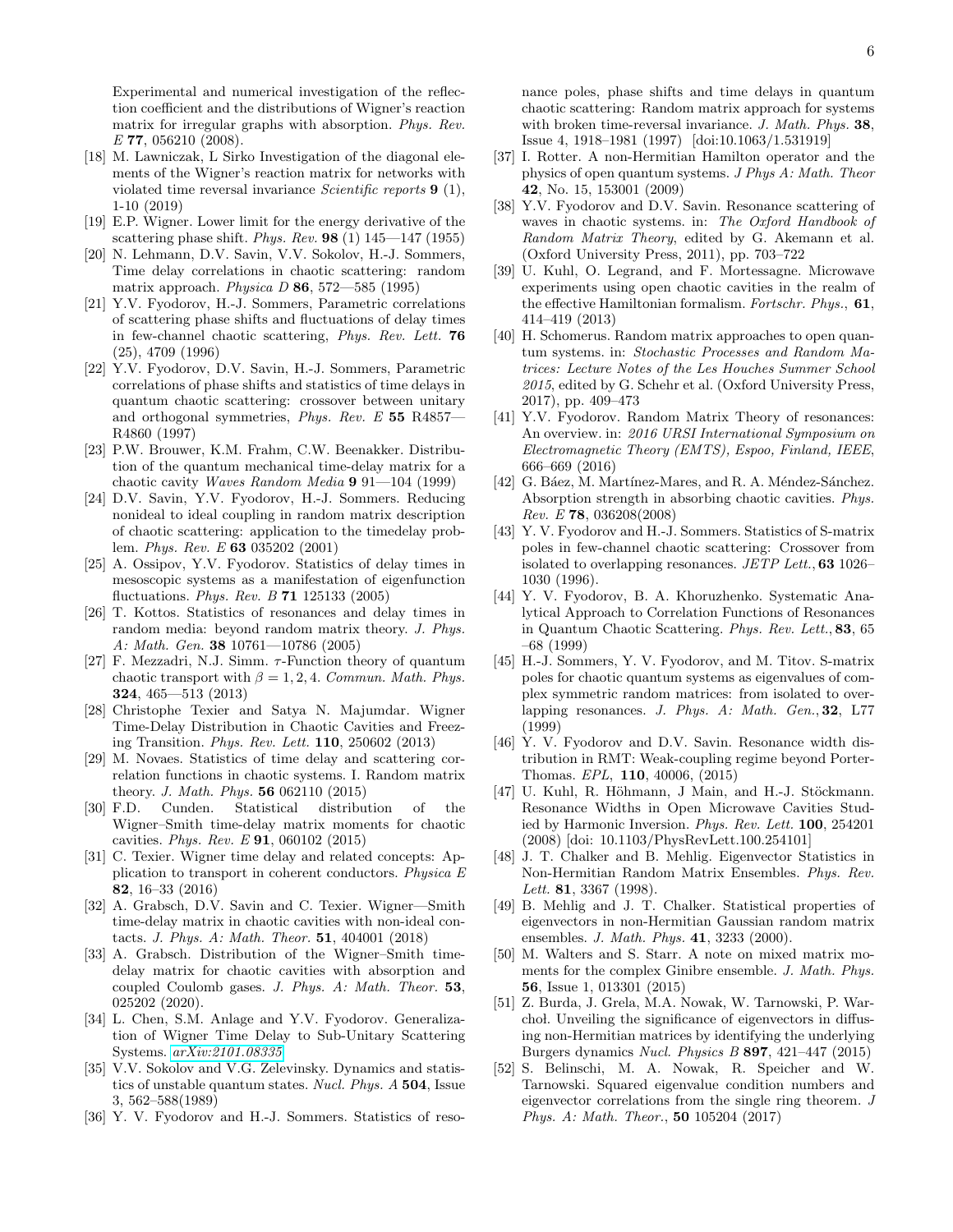- <span id="page-6-10"></span>[53] P. Bourgade, G. Dubach. The distribution of overlaps between eigenvectors of Ginibre matrices. Probab. Theory Relat. Fields 177 397—464 (2020)
- <span id="page-6-11"></span>[54] Y. V. Fyodorov. On statistics of bi-orthogonal eigenvectors in real and complex Ginibre ensembles: combining partial Schur decomposition with supersymmetry. Commun. Math. Phys. 363, 579—603 (2018).
- [55] J. Grela, P. Warchol. Full Dysonian dynamics of the complex Ginibre ensemble. J. Phys. A: Math. Theor. 51, 42 (2018).
- [56] M.A. Nowak, W. Tarnowski. Probing non-orthogonality of eigenvectors in non-Hermitian matrix models: diagrammatic approach. J. High Energ. Phys. 2018, 152 (2018).
- [57] F. Benaych-Georges, O. Zeitouni. Eigenvectors of non normal random matrices Electron. Commun. Probab. 23 1–12 (2018).
- <span id="page-6-12"></span>[58] G Dubach. On eigenvector statistics in the spherical and truncated unitary ensembles [arXiv:1908.06713](http://arxiv.org/abs/1908.06713)
- [59] F. L. Metz, I. Neri and T. Rogers. Spectral theory of sparse non-Hermitian random matrices J. Phys. A: Math. Theor. 52 434003 (2019)
- [60] E. Gudowska-Nowak, J. Ochab, D. Chialvo, M. A. Nowak and W. Tarnowski. From synaptic interactions to collective dynamics in random neuronal networks models: critical role of eigenvectors and transient behavior. Neural Computation 32 (2): 395–423 (2020)
- [61] G. Akemann, R. Tribe, A. Tsareas, O. Zaboronski. On the determinantal structure of conditional overlaps for the complex Ginibre ensemble Random Matrices: Theory and Applications 09, No. 04, 2050015 (2020)
- [62] G. Akemann, Y.-P. Förster and M. Kieburg. Universal eigenvector correlations in quaternionic Ginibre ensembles J. Phys. A: Math. Theor. 53, Number 14, 145201 (2020)
- <span id="page-6-0"></span>[63] Y. V. Fyodorov and W. Tarnowski. Condition Numbers for Real Eigenvalues in the Real Elliptic Gaussian Ensemble Annales Henri Poincaré  $22$ , 309—330(2021)
- <span id="page-6-1"></span>[64] D.V. Savin and V.V. Sokolov. Quantum versus classical decay laws in open chaotic systems. Physical Review E 56 (5), R4911 (1997)
- <span id="page-6-5"></span>[65] R. A. Janik, W. Noerenberg, M. A. Nowak, G. Papp, I. Zahed. Correlations of Eigenvectors for Non-Hermitian Random-Matrix Models. , Phys. Rev. E 60, 2699 (1999)
- [66] H. Schomerus, K.M. Frahm, M. Patra, C.W.J. Beenakker. Quantum limit of the laser line width in chaotic cavities and statistics of residues of scattering matrix poles. Physica A, 278, 469–496 (2000)
- [67] B. Mehlig and M. Santer. Universal eigenvector statistics in a quantum scattering ensemble. Phys. Rev.  $E$  63, 020105(R) (2001)
- <span id="page-6-6"></span>[68] Y.V. Fyodorov and B. Mehlig. Statistics of resonances and nonorthogonal eigenfunctions in a model for singlechannel chaotic scattering. Phys. Rev. E,  $66$ ,  $045202(R)$ (2002)
- <span id="page-6-7"></span>[69] Yan V. Fyodorov and H.-J. Sommers. Random Matrices Close to Hermitian or Unitary: Overview of Methods and Results. J. Phys. A: Math. Gen. 36, no.12, 3303–3347 (2003) [doi: 10.1088/0305-4470/36/12/326]
- [70] C. Poli, D. V. Savin, O. Legrand, and F. Mortessagne. Statistics of resonance states in open chaotic systems: A perturbative approach Phys. Rev. E 80, 046203 (2009)
- <span id="page-6-2"></span>[71] Y.V. Fyodorov and D.V. Savin. Statistics of resonance width shifts as a signature of eigenfunction nonorthogo-

nality. Phys. Rev. Lett. 108, 184101 (2012)

- <span id="page-6-3"></span>[72] J.-B. Gros, U. Kuhl, O. Legrand, F. Mortessagne, E. Richalot, and D. V. Savin. Experimental width shift distribution: a test of nonorthogonality for local and global perturbations. Phys. Rev. Lett., 113 224101 (2014)
- [73] M. Davy and A. Z. Genack. Selectively exciting quasinormal modes in open disordered systems. Nature Commun. 9, Article number: 4714 (2018)
- <span id="page-6-4"></span>[74] M. Davy and A. Z. Genack. Probing nonorthogonality of eigenfunctions and its impact on transport through open systems. Physical Review Research1, 033026 (2019)
- <span id="page-6-8"></span>[75] see Supplementary Materials section.
- <span id="page-6-9"></span>[76] J. J. M. Verbaarschot, H.A. Weidenmüller and M.R. Zirnbauer. Grassmann integration in stochastic quantum physics: the case of compound-nucleus scattering. Phys. Rep., 129, 367–438 (1985)
- <span id="page-6-13"></span>[77] Y.V. Fyodorov. Spectra of random matrices close to unitary and scattering theory for discrete-time systems. in: Disordered and complex systems, AIP conference proceedings 553, pages 191—196. (Amer. Inst. Phys., Melville, NY, 2001)
- <span id="page-6-14"></span>[78] YV Fyodorov, HJ Sommers. Spectra of random contractions and scattering theory for discrete-time systems JETP Letters 72 (8), 422–426 (2000)
- <span id="page-6-15"></span>[79] K. Zyczkowski and H.-J. Sommers. Truncations of random unitary matrices. J. Phys. A 33, 2045—2057 (2000)
- <span id="page-6-16"></span>[80] H.-J. Stöckmann and P. Seba. The joint energy distribution function for the Hamiltonian  $H_0 - iWW^{\dagger}$  for the one-channel case. J. Phys. A: Math. Gen. 31, 3439-3448 (1998)
- <span id="page-6-17"></span>[81] R. Kozhan. Rank One Non-Hermitian Perturbations of Hermitian β-Ensembles of Random Matrices. J. Stat. Phys. 168 92–108 (2017)
- <span id="page-6-18"></span>[82] A.D. Mirlin and Y.V. Fyodorov. Statistical properties of one-point Green functions in disordered systems and critical behaviour near the Anderson transition. J. Phys. I France 4, 655–673 (1994)
- <span id="page-6-19"></span>[83] Y.V. Fyodorov, D.V. Savin. Statistics of impedance, local density of states, and reflection in quantum chaotic systems with absorption JETP Letters 80 (12), 725–729 (2004)
- <span id="page-6-20"></span>[84] D.V. Savin, H.J. Sommers, Y.V. Fyodorov. Universal statistics of the local Green's function in wave chaotic systems with absorption  $JETP$  Letters 82 (8), 544–548 (2005)
- <span id="page-6-21"></span>[85] A.V. Andreev, B.D. Simons. Correlators of spectral determinants in quantum chaos. Phys. Rev. Lett. 75, 2304—2307 (1995)
- <span id="page-6-22"></span>[86] Y.V. Fyodorov, E. Strahov. An exact formula for general spectral correlation function of random Hermitian matrices. J. Phys. A 36, 3203–3213 (2003)
- <span id="page-6-23"></span>[87] E. Strahov, Y.V. Fyodorov. Universal results for correlations of characteristic polynomials: Riemann–Hilbert approach. Commun. Math. Phys. 241, 343 (2003).
- <span id="page-6-24"></span>[88] A. Borodin A and E. Strahov. Averages of characteristic polynomials in random matrix theory. Commun. Pure Appl. Math. 59 161—253 (2006)
- <span id="page-6-26"></span>[89] Yan V. Fyodorov, A. Nock. On Random Matrix Averages Involving Half-Integer Powers of GOE Characteristic Polynomials. J. Stat. Phys. 159, 4, 731-751 (2015)
- <span id="page-6-25"></span>[90] The case of symplectic symmetry is to be considered in the paper: Y.V. Fyodorov and R. Tublin. A few results and conjectures about rank-one non-Hermitian deformations of β-Hermite Ensembles, under preparation.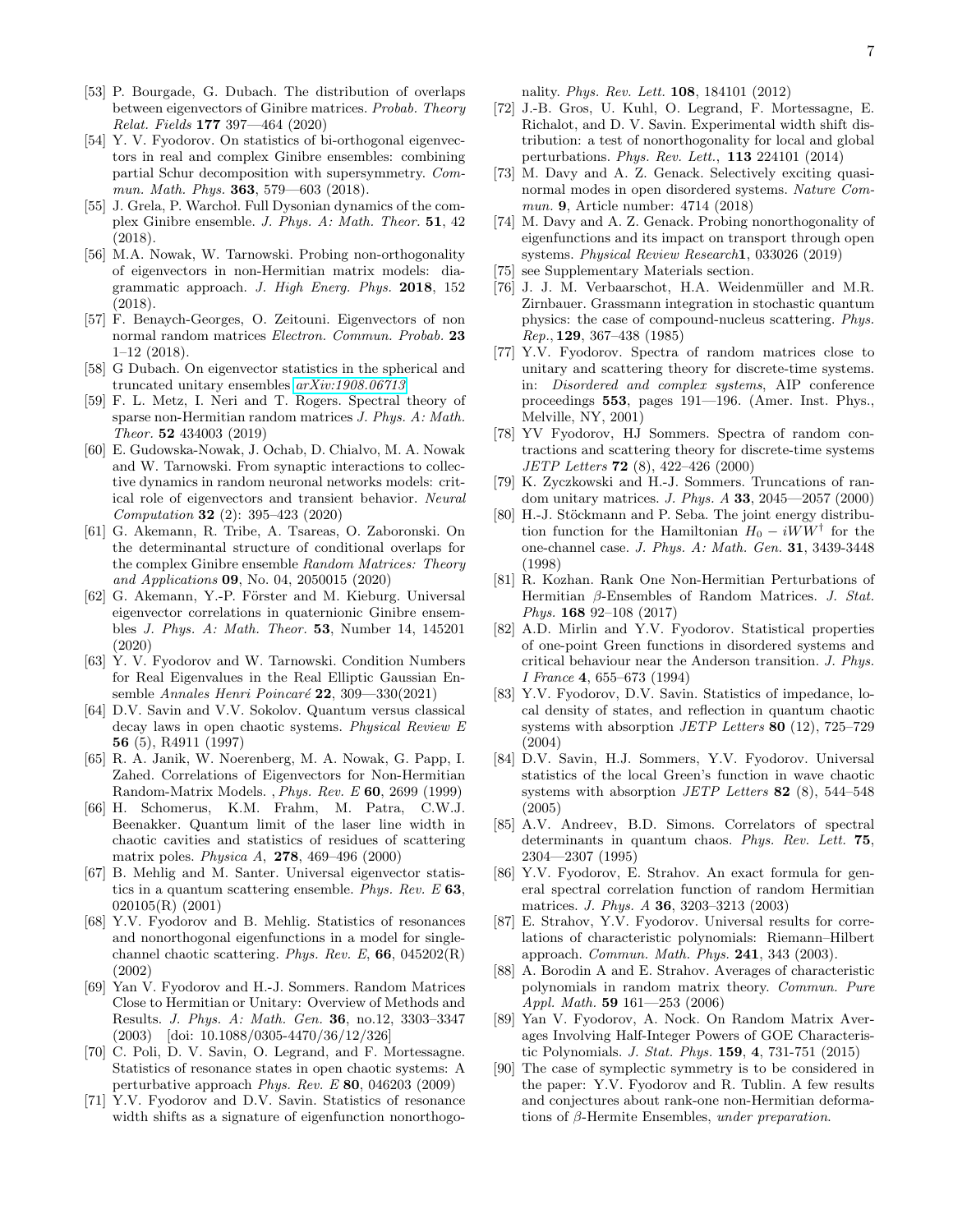### SUPPLEMENTARY MATERIALS

#### Non-orthogonality factors in the single-channel effective Hamiltonian

Recall the definitions of the effective Hamiltonian  $\mathcal{H}_{eff} = \mathbf{H}_{N} - i\mathbf{w} \otimes \mathbf{w}^{\dagger}$  and its left-right eigenvectors and eigenvalues:

$$
\mathcal{H}_{eff}\mathbf{r}_n = z_n \mathbf{r}_n, \ \mathbf{l}_n^\dagger \mathcal{H}_{eff} = z_n \mathbf{l}_n^\dagger \quad \text{and } \mathbf{r}_n^\dagger \mathcal{H}_{eff}^\dagger = z_n^* \mathbf{r}_n^\dagger \quad \mathcal{H}_{eff}^\dagger \mathbf{l}_n = z_n^* \mathbf{l}_n \,. \tag{21}
$$

We choose the sets of right- and left eigenvectors to be bi-orthogonal, with scalar products satisfying  $l_n^{\dagger} \mathbf{r}_m = \delta_{nm}$ .

In these terms the single-channel scattering matrix at the complex plane  $z = \omega + i\epsilon$  can be rewritten, after a simple algebra, in several equivalent forms

<span id="page-7-0"></span>
$$
S(z) = \prod_{n=1}^{N} \frac{z - z_n^*}{z - z_n} = \frac{\det\left(z - \mathcal{H}_{eff}^{\dagger}\right)}{\det\left(z - \mathcal{H}_{eff}\right)}
$$
(22)

<span id="page-7-1"></span>
$$
= 1 - 2i\mathbf{w}^{\dagger} \frac{1}{z - \mathcal{H}_{eff}} \mathbf{w} = 1 - 2i \sum_{n=1}^{N} \frac{(\mathbf{w}^{\dagger} \mathbf{r}_{n}) (\mathbf{l}_{n}^{\dagger} \mathbf{w})}{z - z_{n}}
$$
(23)

Comparing the residues at the poles  $z_n$  in [\(22\)](#page-7-0) and [\(23\)](#page-7-1) one finds the relation:

<span id="page-7-2"></span>
$$
-2i\left(\mathbf{w}^{\dagger}\mathbf{r}_{n}\right)\left(\mathbf{l}_{n}^{\dagger}\mathbf{w}\right)=(z_{n}-z_{n}^{*})\prod_{k\neq n}\frac{z_{k}-z_{n}^{*}}{z_{k}-z_{n}}
$$
\n(24)

Conjugation gives also:

<span id="page-7-3"></span>
$$
2i\left(\mathbf{w}^{\dagger}\mathbf{1}_{n}\right)\left(\mathbf{r}_{n}^{\dagger}\mathbf{w}\right)=(z_{n}^{*}-z_{n})\prod_{k\neq n}\frac{z_{k}^{*}-z_{n}}{z_{k}^{*}-z_{n}^{*}}
$$
\n(25)

Multiplying [\(24\)](#page-7-2) and [\(25\)](#page-7-3) and rearranging gives:

$$
\left[2i\left(\mathbf{l}_{n}^{\dagger}\mathbf{w}\right)\left(\mathbf{w}^{\dagger}\mathbf{l}_{n}\right)\right]\left[-2i\left(\mathbf{r}_{n}^{\dagger}\mathbf{w}\right)\left(\mathbf{w}^{\dagger}\mathbf{r}_{n}\right)\right] = -(z_{n} - z_{n}^{*})^{2} \prod_{k \neq n} \frac{|z_{k}^{*} - z_{n}|^{2}}{|z_{k} - z_{n}|^{2}}\tag{26}
$$

On the other hand one may notice from the definition that  $2i\mathbf{w} \otimes \mathbf{w}^{\dagger} = \mathcal{H}_{eff}^{\dagger} - \mathcal{H}_{eff}$ , hence

$$
2i\left(\mathbf{l}_n^{\dagger}\mathbf{w}\right)\left(\mathbf{w}^{\dagger}\mathbf{l}_n\right) = \mathbf{l}_n^{\dagger}\left[2i\mathbf{w}\otimes\mathbf{w}^{\dagger}\right]\mathbf{l}_n = \mathbf{l}_n^{\dagger}\left[\mathcal{H}_{eff}^{\dagger} - \mathcal{H}_{eff}\right]\mathbf{l}_n = \left(z_n^* - z_n\right)\left(\mathbf{l}_n^{\dagger}\mathbf{l}_n\right) \tag{27}
$$

and similarly:

$$
-2i\left(\mathbf{r}_{n}^{\dagger}\mathbf{w}\right)\left(\mathbf{w}^{\dagger}\mathbf{r}_{n}\right)=\mathbf{r}_{n}^{\dagger}\left[-2i\mathbf{w}\otimes\mathbf{w}^{\dagger}\right]\mathbf{r}_{n}=\mathbf{r}_{n}^{\dagger}\left[\mathcal{H}_{eff}-\mathcal{H}_{eff}^{\dagger}\right]\mathbf{r}_{n}=\left(z_{n}-z_{n}^{*}\right)\left(\mathbf{r}_{n}^{\dagger}\mathbf{r}_{n}\right)
$$
\n(28)

Substituting back to [\(25\)](#page-7-3) shows that:

<span id="page-7-4"></span>
$$
\left(\mathbf{l}_n^{\dagger}\mathbf{l}_n\right)\left(\mathbf{r}_n^{\dagger}\mathbf{r}_n\right) = \prod_{k \neq n} \frac{|z_k^* - z_n|^2}{|z_k - z_n|^2} \tag{29}
$$

Finally recalling the definition of overlap non-orthogonality matrix as  $O_{mn} = (\mathbf{r}_m^{\dagger} \mathbf{r}_n)(\mathbf{l}_n^{\dagger} \mathbf{l}_m)$  we see that the right-hand side of [\(29\)](#page-7-4) provides the expression for diagonal entries  $O_{nn}$ , and comparing with the definition Eq.(3) of the factor  $K_n$  we see that the two are reciprocal.

Finally note that as residues of the scattering matrix at resonance poles can be extracted from the same harmonic inversion procedure used to get experimental access to widths  $\Gamma_n$ , the relation [\(24\)](#page-7-2) could provide a basis for experimentally studying the statistics of the non-orthogonality factors.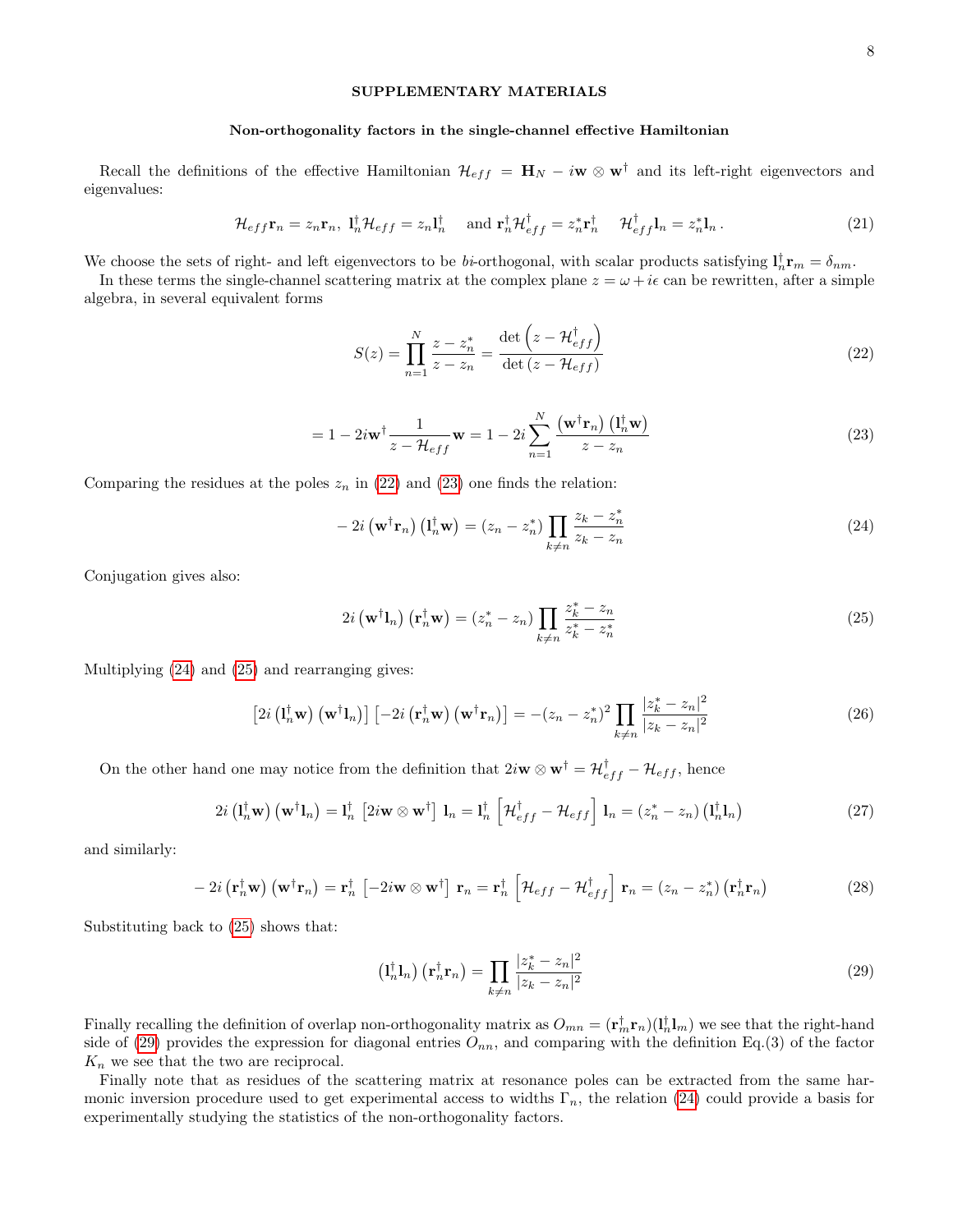# Correlation function of characteristic polynomials for GUE matrices, eq.(14)

For convenience of the reader we collect the formulas from Theorem 1.3.2 in [1] below most useful for our purposes. Denoting the limiting mean eigenvalue density of  $N \times N$  GUE matrices  $\mathbf{H}_N$  to be  $\rho = \frac{1}{2\pi} \sqrt{4 - X^2}$  we define  $D(\alpha)$ det  $(X + \frac{\alpha}{N\rho(X)} - \mathbf{H}_N)$  and keep  $\alpha$  fixed as  $N \to \infty$ . Then in such a limit

<span id="page-8-0"></span>
$$
\left\langle \frac{D\left(\alpha_{1}^{-}\right)D\left(\alpha_{2}^{-}\right)D\left(\beta_{1}^{-}\right)D\left(\beta_{2}^{-}\right)}{D(\alpha_{+})D(\beta_{+})}\right\rangle \propto e^{N\frac{\chi^{2}}{2}+\frac{\chi}{\rho(x)}\frac{\left(\alpha_{1}^{-}-\alpha_{+}\right)\left(\alpha_{2}^{-}-\alpha_{+}\right)\left(\beta_{1}^{-}-\beta_{+}\right)\left(\beta_{2}^{-}-\beta_{+}\right)}{\left(\alpha_{1}^{-}-\alpha_{2}^{-}\right)\left(\beta_{1}^{-}-\beta_{2}^{-}\right)}\det\mathcal{D}\tag{30}
$$

where  $D$  is the following  $3 \times 3$  matrix:

$$
\mathcal{D} = \begin{pmatrix} S(\alpha_1^-, \beta_1^-) & S(\alpha_1^-, \beta_2^-) & S(\alpha_1^-, \alpha_+) \\ S(\alpha_2^-, \beta_1^-) & S(\alpha_2^-, \beta_2^-) & S(\alpha_2^-, \alpha_+) \\ S(\beta_+, \beta_1^-) & S(\beta_+, \beta_2^-) & S(\beta_+, \alpha_+) \end{pmatrix}
$$
\n(31)

where in our particular case:

$$
\alpha_{1,2}^- = i\pi\rho(X)y_{1,2}, \quad \beta_{1,2}^- = -i\pi\rho(X)y_{1,2}, \quad \alpha_+ = -i\frac{\pi\rho(X)}{2}\tau_-, \quad \beta_+ = -i\frac{\pi\rho(X)}{2}\tau_+
$$

As  $\text{Im}\alpha_+ > 0$ ,  $\text{Im}\beta_+ < 0$  we have:

$$
S(\alpha_1^-,\beta_1^-) = \frac{1}{\pi} \frac{\sin(\alpha_1^- - \beta_1^-)}{\alpha_1^- - \beta_1^-} = \frac{1}{\pi} \frac{\sin 2\pi \rho(X) y_1}{2\pi \rho(X) y_1}
$$
(32)

and similarly

$$
S(\alpha_2^-, \beta_2^-) = \frac{1}{\pi} \frac{\sin 2\pi \rho(X) y_2}{2\pi \rho(X) y_2}, \quad S(\alpha_1^-, \beta_2^-) = S(\alpha_2^-, \beta_1^-) = \frac{1}{\pi} \frac{\sin 2\pi \rho(X) (y_1 + y_2)}{2\pi \rho(X) (y_1 + y_2)}.
$$
(33)

Further

$$
S(\beta_+, \beta_{1,2}^-) = \frac{e^{\pi \rho(X)}(y_{1,2} - \frac{\tau_+}{2})}{i\pi \rho(X) (y_{1,2} - \frac{\tau_+}{2})}, \quad S(\alpha_{1,2}^-, \alpha_+) = \frac{e^{\pi \rho(X)}(y_{1,2} + \frac{\tau_-}{2})}{i\pi \rho(X) (y_{1,2} + \frac{\tau_-}{2})}
$$
(34)

and finally

$$
S(\beta_+, \alpha_+) = -2\pi i \frac{e^{\alpha_+ - \beta_+}}{\alpha_+ - \beta_+} = 2\pi \frac{e^{\frac{\pi \rho(X)}{2}(\tau_- - \tau_+)}}{\frac{\pi \rho(X)}{2}(\tau_- - \tau_+)},
$$
(35)

Eventually we need to consider the limit  $y_1 \rightarrow y_2 = y$  in [\(30\)](#page-8-0) which after straightforward manipulations produces (after setting  $X = 0$ , hence  $\pi \rho(x) = 1$ ) the following expression for the Laplace-Fourier transform defined in Eq.(14) of the main paper:

$$
\mathcal{F}^{(\beta=2)}(s,p) = A(s,p) + B(s,p) + C(s,p)
$$
\n(36)

where

<span id="page-8-1"></span>
$$
A(s,p) = 2\frac{e^{\frac{1}{2}(\tau_{-} - \tau_{+})}}{\frac{1}{2}(\tau_{-} - \tau_{+})} \left[ \left( y + \frac{\tau_{-}}{2} \right) \left( y - \frac{\tau_{+}}{2} \right) \right]^2 \frac{1}{4y^2} \left( \frac{\sinh^2 2y}{4y^2} - 1 \right), \tag{37}
$$

$$
B(s,p) = \frac{1}{2}e^{\frac{1}{2}(\tau_{-} - \tau_{+})} \left(y + \frac{\tau_{-}}{2}\right) \left(y - \frac{\tau_{+}}{2}\right) \frac{1}{4y^{3}} \left(e^{4y} - 1 - 4y - 8y^{2}\right),\tag{38}
$$

and

<span id="page-8-2"></span>
$$
C(s,p) = \frac{1}{2}e^{\frac{1}{2}(\tau_{-}-\tau_{+})}\left(2y + \frac{\tau_{-}-\tau_{+}}{2}\right)\frac{1}{4y^{2}}\left(1 + 4y - e^{4y}\right) + \frac{1}{2}e^{\frac{1}{2}(\tau_{-}-\tau_{+})}\frac{1}{2y}\left(e^{4y} - 1\right). \tag{39}
$$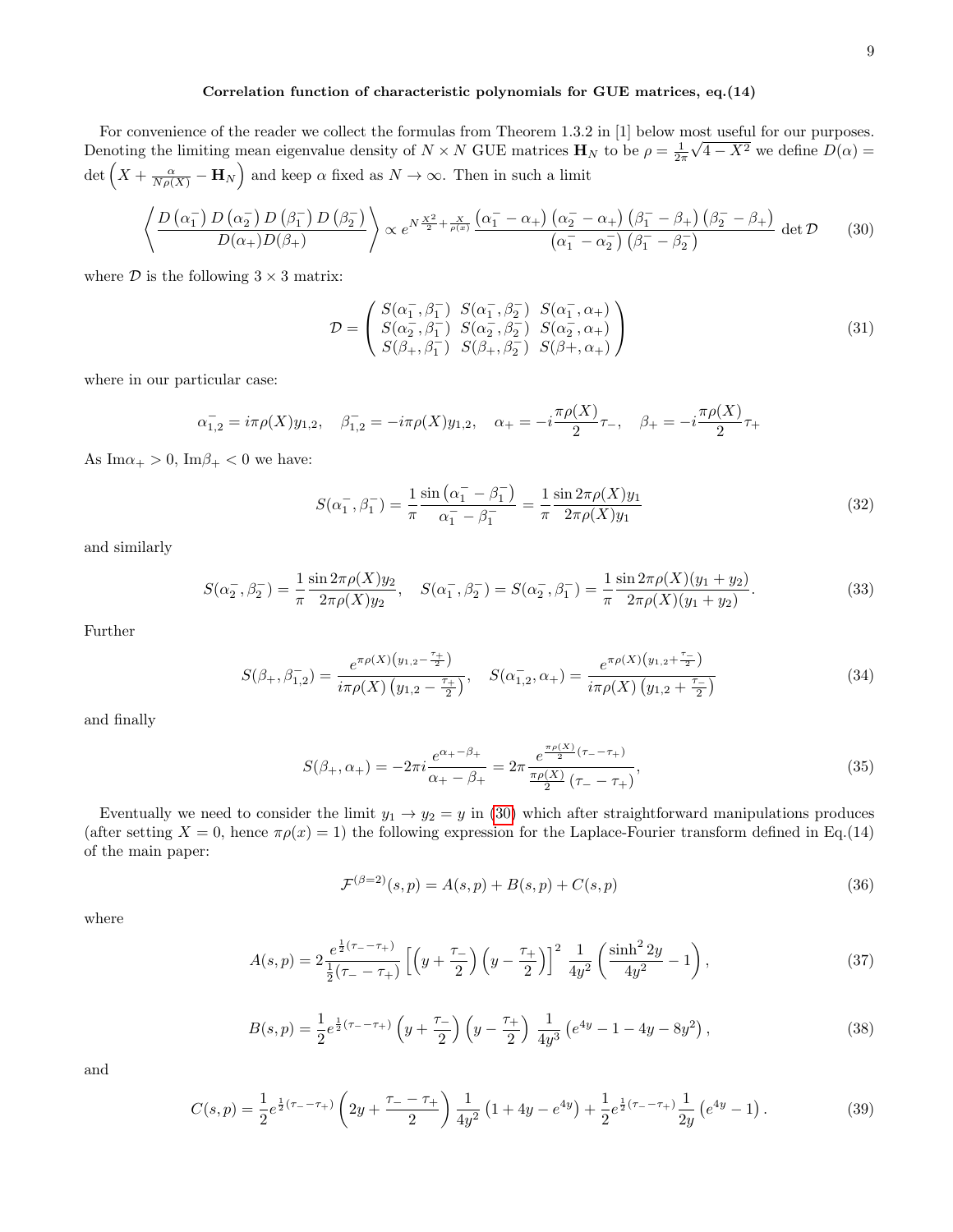Substituting the definitions

$$
\tau_{+} = s + \sqrt{s^2 + 4y(y+p)} \quad \text{and} \quad \tau_{-} = s - \sqrt{s^2 + 4y(y+p)} \tag{40}
$$

to the expression for the Fourier-Laplace transform  $F^{(\beta=2)}(s,p)$  presented in Eqs.[\(37\)](#page-8-1)-[\(39\)](#page-8-2) above, we notice that it can be represented as

$$
A(s,p) = 2 \frac{e^{-\sqrt{s^2 + 4y(y+p)}}}{\sqrt{s^2 + 4y(y+p)}} \left(2y + p - \sqrt{s^2 + 4y(y+p)}\right)^2 \frac{1}{4} \left(\frac{\sinh^2 2y}{4y^2} - 1\right),\tag{41}
$$

$$
B(s,p) = \frac{1}{2}e^{-\sqrt{s^2 + 4y(y+p)}} \left(2y + p - \sqrt{s^2 + 4y(y+p)}\right) \frac{1}{4y^2} \left(e^{4y} - 1 - 4y - 8y^2\right),\tag{42}
$$

and

$$
C(s,p) = \frac{1}{2}e^{-\sqrt{s^2 + 4y(y+p)}} \left\{ \left( 2y - \sqrt{s^2 + 4y(y+p)} \right) \frac{1}{4y^2} \left( 1 + 4y - e^{4y} \right) + \frac{1}{2y} \left( e^{4y} - 1 \right) \right\}.
$$
 (43)

To represent above as an explicit Laplace-Fourier transform we define for  $p > 0$ , any real s and  $\alpha$  the functions:

<span id="page-9-2"></span>
$$
\phi_{\alpha}(s,p;y) = \int_0^{\infty} dve^{-pv} \int_{-\infty}^{\infty} \frac{du}{\sqrt{2\pi}} e^{isu} \frac{1}{v^{\alpha+2}} e^{-y\frac{u^2+v^2+1}{v}} = \frac{1}{2^{\alpha}y^{\alpha+1}} \left(s^2 + 4y(y+p)\right)^{\frac{1}{2}(\alpha+\frac{1}{2})} K_{\alpha+\frac{1}{2}}\left(\sqrt{s^2 + 4y(y+p)}\right)
$$
\n(44)

where we performed first the Gaussian integral over  $u$  and then used the formula

$$
\int_0^\infty dv \, v^{\nu-1} \, e^{-\frac{\beta}{v} - \alpha v} = 2 \left( \frac{\beta}{\alpha} \right)^{\nu/2} K_\nu(2\sqrt{\beta \alpha}), \quad \beta > 0, \alpha > 0
$$

remembering  $K_{\nu}(x) = K_{-\nu}(x)$ .

In particular:

$$
\phi_1(s, p; y) = \sqrt{\frac{\pi}{2}} \frac{e^{-\sqrt{s^2 + 4y(y+p)}}}{2y^2} \left(1 + \sqrt{s^2 + 4y(y+p)}\right),\tag{45}
$$

and using this we can easily check that

<span id="page-9-0"></span>
$$
A(s,p) = \frac{1}{2} \left( \frac{\sinh^2 2y}{4y^2} - 1 \right) \left( \frac{1}{2} \frac{d^2}{dy^2} + 2 \frac{d}{dy} + 2 \right) \sqrt{\frac{2}{\pi}} y^2 \phi_1(s,p;y), \tag{46}
$$

Further, after rewriting

$$
B(s,p) + C(s,p) = \frac{1}{2}e^{-\sqrt{s^2 + 4y(y+p)}} \left(2y+p\right) \frac{1}{4y^2} \left(e^{4y} - 1 - 4y - 8y^2\right) + e^{-\sqrt{s^2 + 4y(y+p)}} \left(1 + \sqrt{s^2 + 4y(y+p)}\right),
$$
(47)

it turns out to be possible to represent it in the form

<span id="page-9-1"></span>
$$
B(s,p) + C(s,p) = \left(2 - \frac{1}{8y^2} \left(e^{4y} - 1 - 4y - 8y^2\right) \frac{d}{dy}\right) \sqrt{\frac{2}{\pi}} y^2 \phi_1(s,p;y),\tag{48}
$$

Finally, one may check that adding [\(46\)](#page-9-0) and [\(48\)](#page-9-1) produces, after simple algebra, eq.(15) of the main text.

## Derivation of eq.(16) of the main text.

According to Eqs.(12) and (15) of the main text we need to deal with the following integral:

$$
F_p^{(2)}(y) = \int_{-\infty}^{\infty} du \int_0^{\infty} dv \frac{\left[ (1 - \gamma v)^2 + \gamma^2 u^2 \right]^{p+1}}{\left[ (1 + \gamma v)^2 + \gamma^2 u^2 \right]^p} \frac{1}{v^3} e^{-y \frac{u^2 + v^2 + 1}{v}} \tag{49}
$$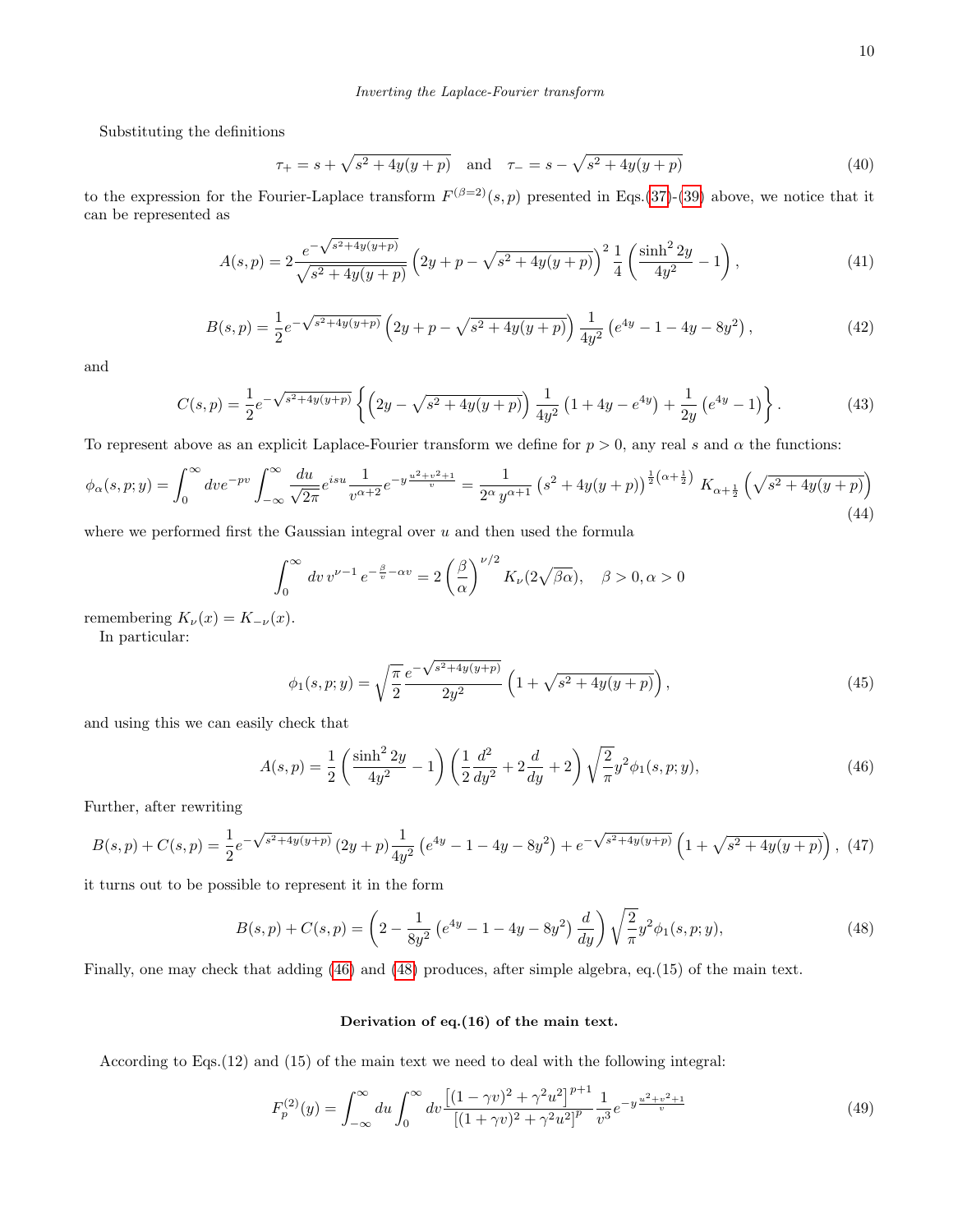which after introducing the combination  $x = \frac{1}{2}(v + \frac{1}{v}) + \frac{u^2}{2v} > 1$  as the integration variable instead of  $u^2$  allows to rewrite the above as

$$
F_p(y) \propto \int_1^{\infty} dx e^{-2x} \int_{v_1}^{v_2} \frac{dv}{v} \frac{1}{\sqrt{(v-v_1)(v_2-v)}} \frac{\left[\frac{1-\gamma^2}{2v} - \gamma + \gamma^2 x\right]^{p+1}}{\left[\frac{1-\gamma^2}{2v} + \gamma + \gamma^2 x\right]^p} \tag{50}
$$

where  $v_{1,2} = x \mp$ √  $\overline{x^2-1}$ , with  $v_1v_2=1$ . Changing  $v \to 1/v$  and then substituting  $v = \frac{1}{2}(v_1+v_2)+\frac{1}{2}(v_2-v_1)\cos\theta$ , where  $\theta \in [0, \pi]$  brings the right-hand side to

$$
F_p(y) \propto \int_1^{\infty} dx e^{-2x} \int_0^{\pi} \frac{\left[x(1+\gamma^2) - 2\gamma + (1-\gamma^2)\sqrt{x^2 - 1}\cos\theta\right]^{p+1}}{\left[x(1+\gamma^2) + 2\gamma + (1-\gamma^2)\sqrt{x^2 - 1}\cos\theta\right]^p} d\theta \tag{51}
$$

After introducing  $g = \frac{1}{2} \left( \gamma + \frac{1}{\gamma} \right)$  and using that  $\frac{1}{2} \left( \frac{1}{\gamma} - \gamma \right) = \pm \sqrt{g^2 - 1}$  with sign dependent on whether  $\gamma < 1$  or  $\gamma > 1$  (this sign is immaterial for the value of the integral and can be omitted) the above is brought to the following form:

<span id="page-10-0"></span>
$$
F_p(y) \propto \gamma \int_1^{\infty} dx e^{-2x} \int_0^{\pi} d\theta \frac{[gx - 1 + \cos\theta\sqrt{(g^2 - 1)(x^2 - 1)}]^{p+1}}{[gx + 1 + \cos\theta\sqrt{(g^2 - 1)(x^2 - 1)}]^{p}}
$$
(52)

Further introducing  $a = gx + \cos \theta \sqrt{(g^2 - 1)(x^2 - 1)} > 1$  as a new variable one can transform [\(52\)](#page-10-0) to

$$
F_p(y) \propto \gamma \int_1^{\infty} da \frac{(a-1)^{p+1}}{(a+1)^p} \int_{x_1(a)}^{x_2(a)} e^{-2yx} \frac{dx}{\sqrt{(x-x_1(a))(x_2(a)-x)}}
$$
(53)

 $x_{1,2}(a) = ga \mp \sqrt{(a^2 - 1)(g^2 - 1)}$ . Substituting  $x = \frac{1}{2}(x_1(a) + x_2(a)) + \frac{1}{2}(x_2(a) - x_1(a))\cos\phi$ , where  $\phi \in [0, \pi]$  brings the right-hand side to

$$
F_p(y) \propto \gamma \int_1^{\infty} da \frac{(a-1)^{p+1}}{(a+1)^p} e^{-2gay} \int_0^{\pi} e^{-2y\sqrt{(a^2-1)(g^2-1)}} \cos \phi \ d\phi \tag{54}
$$

which is equivalent to (16) of the main text.

Numerical simulations provide a reasonably good support for the final result, Eq.(6) of the main text, already for relatively small matrices.



FIG. 2. Eq.6 compared with the empirical density of overlaps  $O_{nn}$  for  $n = 10^6$  realizations of  $32 \times 32$  GUE matrices, with the choice  $y = 0.05$  and  $\gamma = 0.5$ .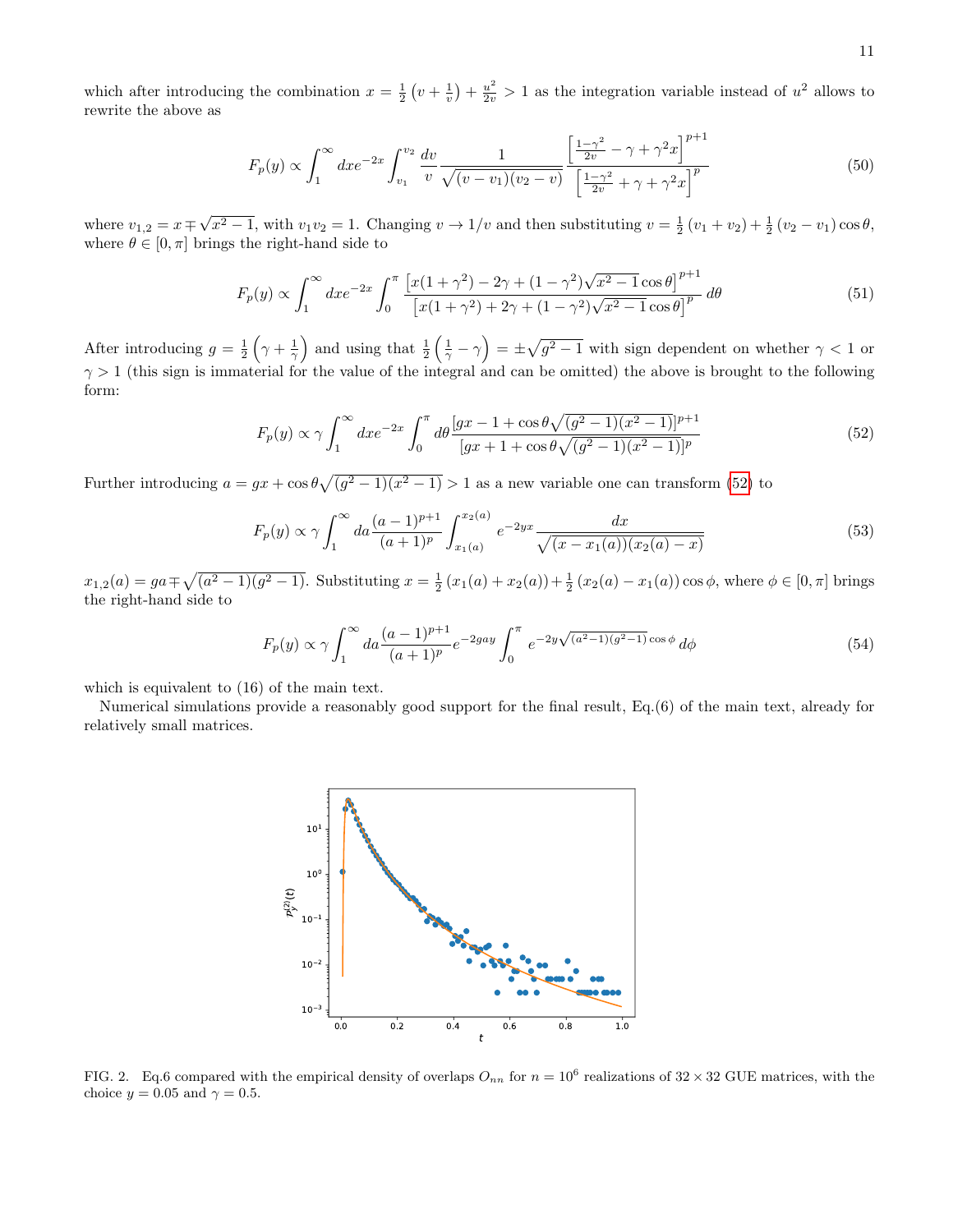### Non-orthogonality factors in systems with preserved time-reversal invariance

Our starting point is the well-known joint probability density (JPD) of eigenvalues for  $N \times N$  non-selfadjoint matrix  $\mathcal{H}_{eff} = \mathbf{H}_N - i\gamma \mathbf{e} \otimes \mathbf{e}^T$ , with  $\mathbf{H}_N$  taken from the Gaussian Orthogonal Ensemble[2,3]:

$$
\mathcal{P}_N(z_1,\ldots,z_N) \propto \frac{e^{-\frac{N}{4}\left(\gamma^2 + \sum_{j=1}^N (\Re z_j^2)\right)}}{\gamma^{\frac{N}{2}-1}} \prod_{j,k=1}^N \frac{1}{\sqrt{|z_j - z_k^*|}} \prod_{j
$$

Using it we follow essentially the same procedure of reduction to averaging over matrices of size  $(N-1) \times (N-1)$ as in the GUE case (cf. also [4]) and come to the following relation:

$$
\mathcal{O}_p^{(\beta=1)}(z) \propto \frac{1}{(\gamma_* Y)^{1/2}} \left(\frac{\gamma_*}{\gamma}\right)^{\frac{N}{2}-1} e^{-\frac{N}{4}(X^2 - Y^2 + \gamma^2) + \frac{N-1}{4}\gamma_*^2} \mathcal{M}_p^{(\beta=1)}(z)
$$
(56)

where

$$
\mathcal{M}_p^{(\beta=1)}(z) = \left\langle \frac{\left[ \det(\tilde{z} - \tilde{\mathcal{H}}_{eff}) \det(\tilde{z}^* - \tilde{\mathcal{H}}_{eff}^\dagger) \right]^{p+1}}{\left[ \det(\tilde{z} - \tilde{\mathcal{H}}_{eff}^\dagger) \det(\tilde{z}^* - \tilde{\mathcal{H}}_{eff}) \right]^{p+\frac{1}{2}}} \right\rangle \tag{57}
$$

which, assuming for simplicity  $X = 0$  and the scaling  $Y = y/N$ , asymptotically in the limit  $N \to \infty$  is equivalent to

$$
\mathcal{O}_p^{(\beta=1)}(z) \propto \frac{e^{-\frac{y}{2}\left(\gamma + \frac{1}{\gamma}\right)}}{y^{1/2}} \lim_{N \to \infty} \mathcal{M}_p^{(\beta=1)}(z) \tag{58}
$$

where one replaces  $\tilde{\mathcal{H}}_{eff}$  with the original  $\mathcal{H}_{eff} = \mathbf{H}_N - i\gamma \tilde{\mathbf{w}} \otimes \tilde{\mathbf{w}}^{\dagger}$  without changing the result and may consider the random real gaussian channel vector  $\tilde{\mathbf{w}}$  rather than keeping it of unit length. The same steps as in the GUE case then give:

$$
\mathcal{M}_p^{(\beta=1)}(z) = \left\langle |\det(z - \mathbf{H}_N)| \frac{|1 + i\gamma G(z)|^{2(p+1)}}{|1 + i\gamma G(z^*)|^{2p+1}} \right\rangle
$$
\n(59)

$$
= \int_{-\infty}^{\infty} du \int_{0}^{\infty} dv \frac{\left[ (1 - \gamma v)^2 + \gamma^2 u^2 \right]^{p+1}}{\left[ (1 + \gamma v)^2 + \gamma^2 u^2 \right]^{p+\frac{1}{2}}} \mathcal{P}_z(u, v) \tag{60}
$$

$$
\mathcal{P}_z^{(\beta=1)}(u,v) = \langle |\det(z - \mathbf{H}_N)| \delta (u - \text{Re}G(z)) \delta (v - \text{Im}G(z)) \rangle
$$

After performing the Fourier-Laplace transform of the above function and averaging over random Gaussian real vectors  $\tilde{\mathbf{w}}$  we reduce the problem to evaluating of the following function

$$
\mathcal{F}^{(\beta=1)}(s,p) = \left\langle \frac{|\det(\frac{iy}{N} - \mathbf{H}_N)|^2}{\left[\det\left(-i\frac{\tau_+}{2N} - \mathbf{H}_N\right)\det\left(-i\frac{\tau_-}{2N} - \mathbf{H}_N\right)\right]^{\frac{1}{2}}}\right\rangle\tag{61}
$$

where in the present case  $\frac{1}{2}\tau_+ = s + \sqrt{s^2 + y(y+2p)} > 0$  and  $\frac{1}{2}\tau_- = s - \sqrt{s^2 + 4y(y+p)} < 0$  and the averaging is to be performed over GOE matrices  $\mathbf{H}_N$  as  $N \to \infty$ . Such a correlation function has been evaluated in [5], with the result being given by

<span id="page-11-0"></span>
$$
\mathcal{F}^{(\beta=1)}(s,p) \propto \frac{\sinh 2y}{2y} \frac{|\tau_{+} - \tau_{-}|}{2} K_{1} \left( \frac{|\tau_{+} - \tau_{-}|}{4} \right) + \beta(p,q), \tag{62}
$$

where

$$
\beta(p,q) = \frac{2}{(2y)^3} \left[ 2y \cosh 2y - \sinh 2y \right] \left( y^2 - \frac{1}{4} \tau_+ \tau_- \right) K_0 \left( \frac{|\tau_+ - \tau_-|}{4} \right)
$$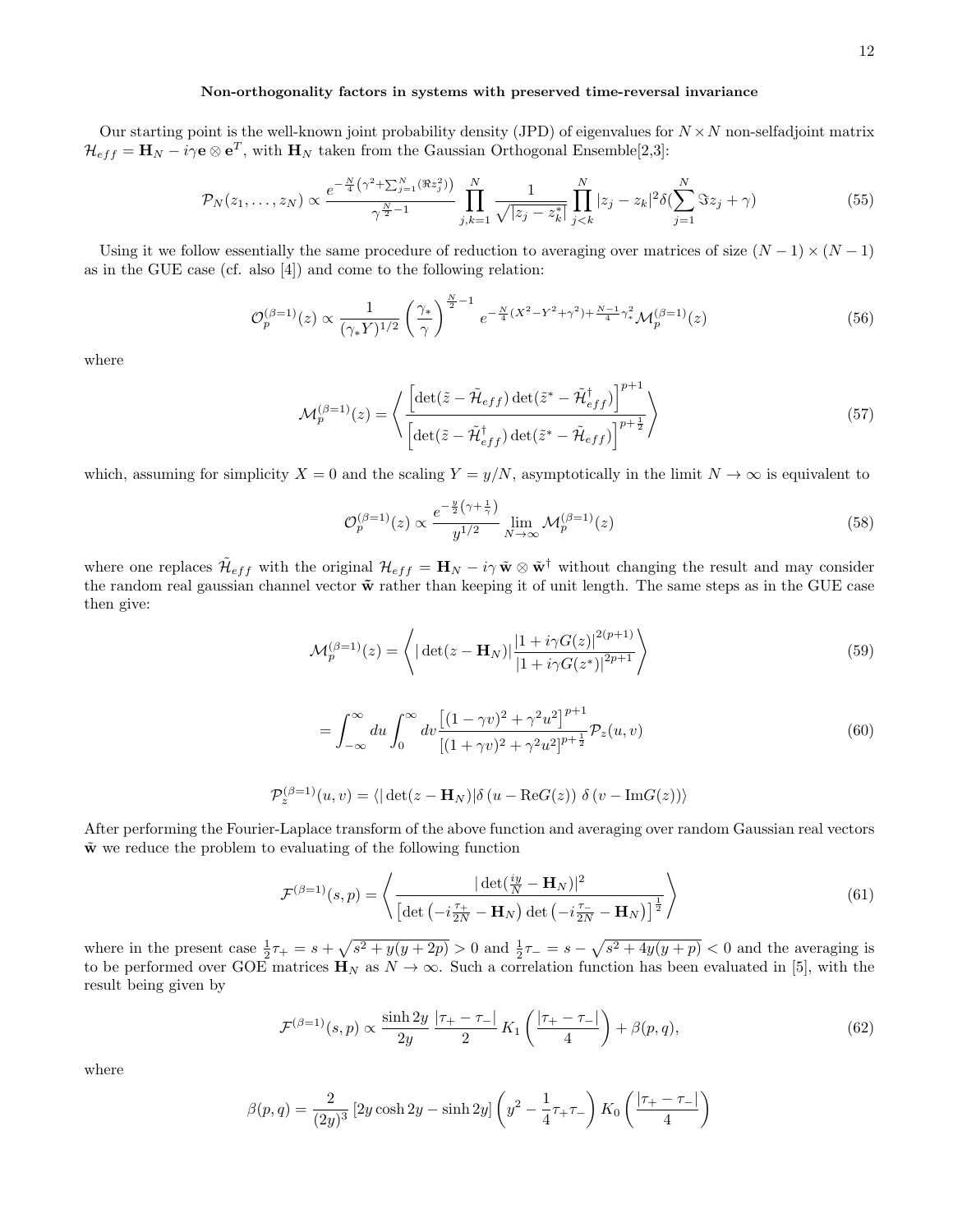Substituting here the values of  $\tau_{\pm}$  one then arrives at

$$
\mathcal{F}^{(\beta=1)}(s,p) \propto 2 \frac{\sinh 2y}{2y} \sqrt{s^2 + y(y+2p)} K_1 \left( \sqrt{s^2 + y(y+2p)} \right) + \beta(p,q),\tag{63}
$$

with

$$
\beta(p,q) = \frac{2}{(2y)^3} [2y \cosh 2y - \sinh 2y] (y+p) K_0 \left(\sqrt{s^2 + y(y+2p)}\right)
$$

The Fourier-Laplace inversion is performed using the functions defined in [\(44\)](#page-9-2), namely

$$
\phi_{-\frac{1}{2}}(s,p;y/2) = \frac{2}{\sqrt{y}} K_0(\sqrt{s^2 + y^2 + 2py}), \quad \phi_{\frac{1}{2}}(s,p;y/2) = \frac{2}{y^{3/2}} \sqrt{s^2 + y^2 + 2py} K_1(\sqrt{s^2 + y^2 + 2py}) \tag{64}
$$

which also can be used to prove the following identity:

$$
2p K_0(\sqrt{s^2 + y^2 + 2py}) = -\sqrt{y} \int_0^\infty e^{-pv} \int_{-\infty}^\infty \frac{du}{\sqrt{2\pi}} e^{isu} \frac{e^{-\frac{y}{2}\frac{u^2 + v^2 + 1}{v}}}{v^{\frac{3}{2}}} \left[ \frac{3}{2v} + \frac{y}{2} \left( 2 - \frac{u^2 + v^2 + 1}{v^2} \right) \right]
$$

These identities when applied to the inversion of [\(62\)](#page-11-0) yield

$$
\mathcal{P}_z^{(\beta=1)}(u,v) \propto \left\{ \left( \cosh 2y - \frac{\sinh 2y}{2y} \right) \left( -\frac{3}{y} + \frac{u^2 + v^2 + 1}{v^2} \right) + 2\sinh 2y \right\} \frac{\sqrt{y}}{4} \frac{1}{v^{\frac{5}{2}}} e^{-\frac{y}{2}\frac{u^2 + v^2 + 1}{v}} \tag{65}
$$

and the final expression (17) for  $\mathcal{P}_y^{(\beta=1)}(t)$  is straightforwardly obtained following the same manipulations as described for the GUE-based case.

Numerical simulations provide a reasonably good support for the final result, Eq.(18) of the main text, already for relatively small matrices.



FIG. 3. Eq.18 compared with the empirical density of overlaps  $O_{nn}$  for  $n = 10^6$  realizations of  $32 \times 32$  matrices, with  $y = 0.05$ . and  $\gamma=0.5.$ 

#### Comparison of the formula Eq.(19) for the mean resonance density with the form in  $[6]$

We start with recalling Eq.(4) from  $[6]$ :

$$
\rho^{(\beta=1)}(y) = \frac{1}{4\pi} \frac{d^2}{dy^2} \int_{-1}^1 (1 - \lambda^2) e^{2\lambda y} (g - \lambda) \mathcal{F}(\lambda, y) d\lambda \tag{66}
$$